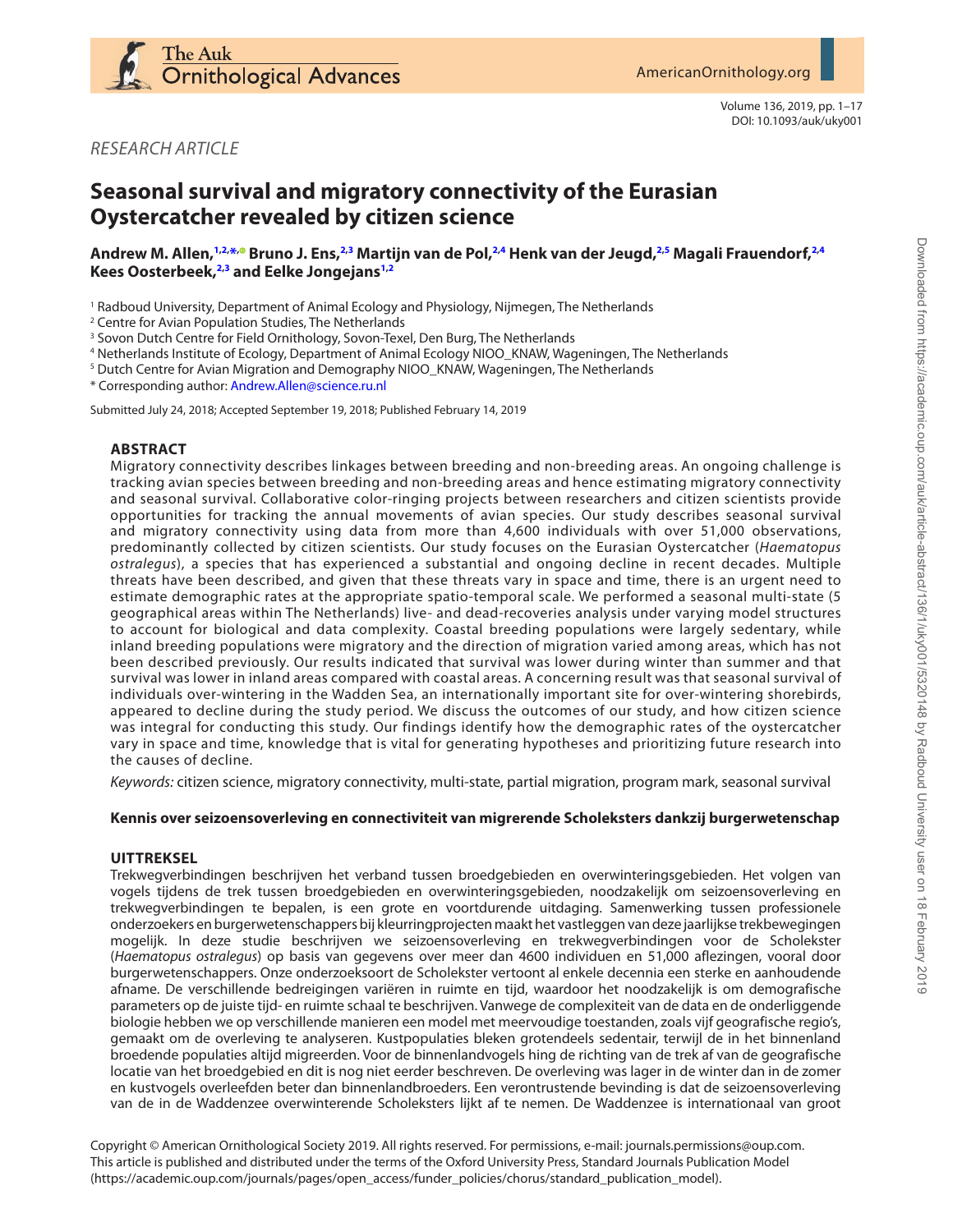belang voor overwinterende wadvogels. In de discussie gaan we in op de betekenis van de resultaten alsook het feit dat deze studie niet mogelijk zou zijn geweest zonder de grote inzet van vele burgerwetenschappers. We beschrijven hoe demografische parameters variëren alsook samenhangen in ruimte en tijd. Deze kennis is nodig om hypothesen te genereren over de oorzaken van de achteruitgang en om toekomstig vervolgonderzoek aan de oorzaken van de achteruitgang te prioriteren.

*Sleutelwoorden:* burgerwetenschap, meervoudige toestanden, programma MARK, seizoensoverleving, trekwegverbindingen

#### **INTRODUCTION**

Populations of a number of migratory bird species have declined rapidly in recent decades and developing effective conservation plans is of key importance. Understanding migratory connectivity, that is, the linkage between spatially disjoint breeding and non-breeding areas ([Webster](#page-14-0)  [et al. 2002](#page-14-0)), has become a focus of research to map migratory pathways ([Iwamura et al. 2014](#page-13-0)), identify threats at the appropriate spatial and temporal scale ([Stanley et al. 2015](#page-14-1), [Allen and Singh 2016\)](#page-12-0), and therefore prioritize actions that will optimally conserve the species [\(Martin et al. 2007](#page-13-1), [Flockhart et al. 2015](#page-13-2)). Estimating migratory connectivity is also vital for understanding the population dynamics of a species, especially when demographic rates like survival vary between breeding and non-breeding areas ([Sillett and](#page-14-2)  [Holmes 2002](#page-14-2), [Rockwell et al. 2017,](#page-14-3) [Rushing et al. 2017\)](#page-14-4). Unfortunately, most species are data-deficient in terms of estimating season-specific demographic rates, especially when considering migratory connectivity among populations.

Movements of migratory birds have traditionally been monitored using metal-ringing schemes but recovery rates are often low and nearly non-existent for many species during winter. Geolocators and associated technologies like satellite transmitters offer opportunities for understanding individual-level movements, but due to their limited sample size and geographical spread, offer limited insights into a population's migratory connectivity [\(Laughlin et al.](#page-13-3)  [2013](#page-13-3), [Hallworth and Marra 2015](#page-13-4)). Avian species that are large enough to carry individually recognizable tags, such as color-rings, provide opportunities for determining population demographics across large geographical areas and across the entire annual cycle. Observations of color-ringed birds can be obtained in the field without the need to capture the bird (after tagging) or finding it dead [\(Rock 1999](#page-14-5), [Salewski et al. 2007\)](#page-14-6). Data can also be collected over much wider spatial scales and is not restricted to areas with bird-ringing programs, improving the probability of encounter in less densely populated or remote areas [\(Meissner and Bzoma 2011\)](#page-13-5). Individually recognizable tags also provide an opportunity to engage citizen scientists, especially ornithologists who are already involved in citizen science programs like bird atlases and breeding bird surveys [\(Dickinson et al. 2012,](#page-13-6) [Tulloch et al. 2013\)](#page-14-7).

Although there are a number of potential biases inherent in color-ringing programs ([Bearhop et al. 2003](#page-12-1)), long-term color-ringing projects have identified migratory routes and stopovers, season-specific survival estimates, and how these may vary over time ([Madsen et al. 2002,](#page-13-7) [Pigniczki](#page-14-8)  [et al. 2016,](#page-14-8) [Wood et al. 2017](#page-14-9)).

Most studies of migratory connectivity have focused on species with disparate breeding and non-breeding ranges. However, determining migratory connectivity is also important at regional scales in partially migratory systems, especially where migratory and resident individuals overlap during the non-breeding season. Threats experienced during the non-breeding season may have carry-over effects and impact the demographic rates of individuals in the breeding season [\(Norris et al. 2004\)](#page-14-10), and carry-over effects may also occur between the breeding and the nonbreeding seasons [\(Sedinger and Alisauskas 2014](#page-14-11)). Hence, even in partially migratory systems there is a need to estimate migratory connectivity and to quantify the degree to which resident and migratory individuals overlap during the breeding and non-breeding seasons.

Eurasian Oystercatchers (*Haematopus ostralegus*) in The Netherlands present a model system for studying the population consequences of migratory connectivity for species with a partially migratory strategy, especially as few studies have quantified the species migratory characteristics [\(Hulscher](#page-13-8)  [et al. 1996](#page-13-8), [Ens and Underhill 2014\)](#page-13-9). Of notable importance, the Eurasian Oystercatchers have experienced a substantial Europe-wide decline in recent decades [\(Roodbergen et al.](#page-14-12) [2012,](#page-14-12) [van de Pol et al. 2014](#page-14-13)). The declining trends have also been observed in The Netherlands, an internationally important region containing  $\sim$ 30% of the breeding and 21% of the over-wintering population [\(van de Pol et al. 2014](#page-14-13)). The cause of the decline may be due to several threats that vary in space and time [\(van de Pol et al. 2014\)](#page-14-13). During summer, agricultural intensification impacts inland breeding birds while an increasing incidence of flooding events is a threat to coastal breeding birds [\(van de Pol et al. 2014](#page-14-13)). During winter, climate change, human disturbance or competition with shellfisheries impacts both breeding and wintering birds [\(van](#page-14-13)  [de Pol et al. 2014](#page-14-13)). The relative impact of these threats, and how these impacts accumulate across the annual cycle, will depend upon where an individual is in space and time, that is, where an individual breeds and winters, and hence the need to determine migratory connectivity.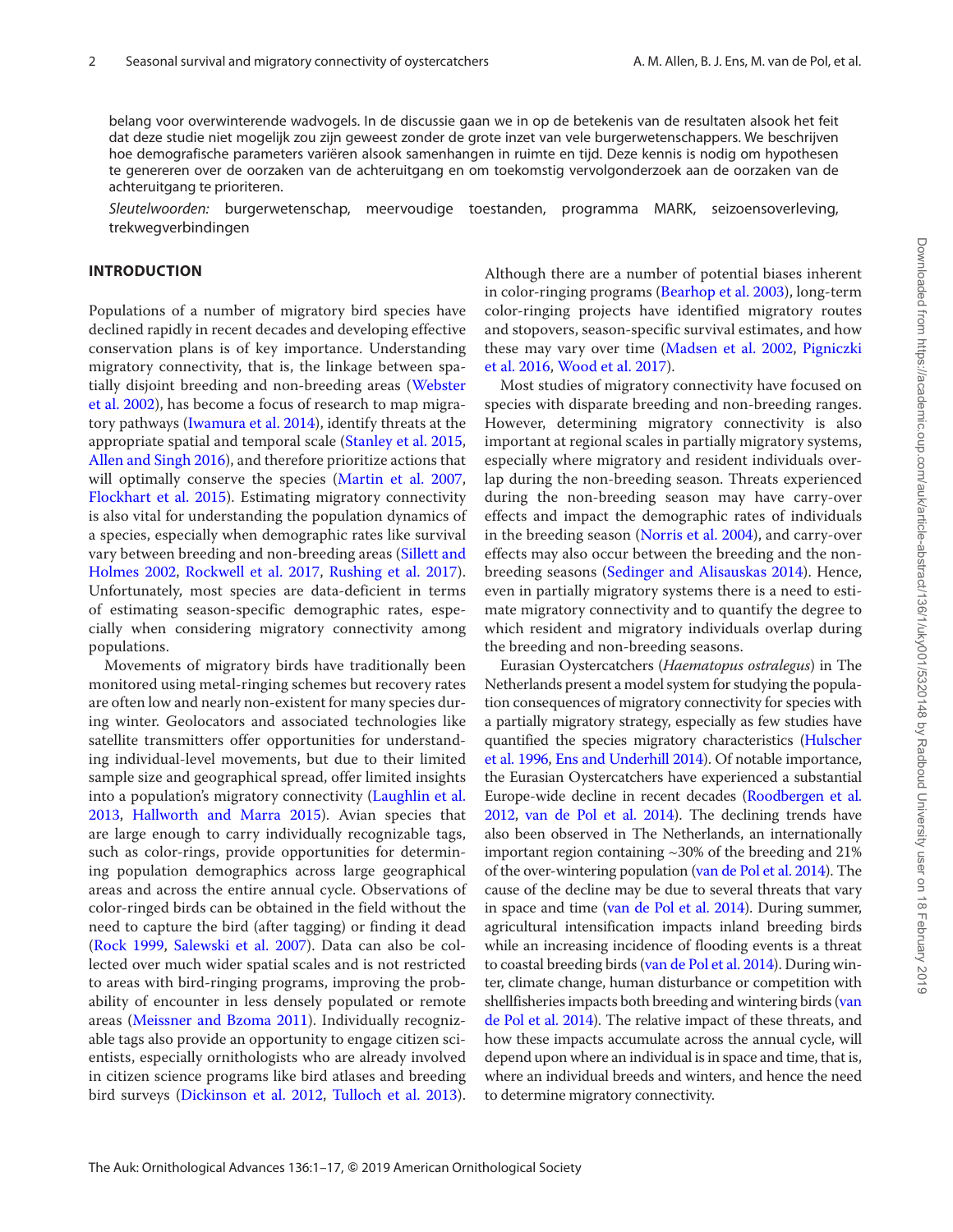A substantial effort has been made in recent years to engage with citizen scientists and develop a ringing scheme that is predominantly led by volunteers. The initiative began in 2008 with "The Year of the Oystercatcher," organized by NGOs BirdLife Netherlands and Sovon [\(Ens](#page-13-10) [et al. 2011](#page-13-10)), and has continued expanding to the date of this study. The initiative meant that oystercatchers were ringed across a much wider spatial scale in The Netherlands and that resightings occurred year-round, information that is vital for quantifying the seasonal movements of the oystercatcher. In this study, we use color-ringing data from more than 4,600 individuals, with over 51,000 resightings, and in combination with dead recoveries, to estimate seasonal movements within The Netherlands and to obtain seasonand state-specific survival estimates. The results from this study will be important for estimating migratory connectivity between breeding and non-breeding areas and identifying spatio-temporal patterns in survival. This knowledge will be vital for generating hypotheses about how threats across space and time affect the Eurasian Oystercatcher and thus developing effective conservation actions.

#### **METHODS**

#### **Study Species and Populations**

The Eurasian Oystercatcher is a wading and meadow bird that is distributed along the coastline of Europe and may also breed up to a few hundred km inland ([Hulscher et al.](#page-13-8) [1996](#page-13-8)). It is a long-lived species with average adult annual survival of ~90% ([Durell 2007,](#page-13-11) [Duriez et al. 2012](#page-13-12)). As per many other long-lived species, fecundity is quite low with an average fledgling rate of 0.33 fledglings per pair and an average age of first breeding of 6.5 yr [\(Ens and Underhill](#page-13-9) [2014](#page-13-9)). Both sexes are alike (i.e. exhibit little sexual dimorphism), although it may be possible to distinguish males and females using biometric measurements, but care should be taken when comparing measurements across years or areas ([Zwarts et al. 1996](#page-14-14), [van de Pol et al. 2009\)](#page-14-15). Site fidelity to breeding ranges is considered high, and fidelity to winter ranges is also high, especially for adults, although individuals may move to other regions during cold spells ([van de Pol et al. 2014\)](#page-14-13).

The Dutch oystercatcher population is partially migratory, with year-round residents along the coast in the Wadden Sea and the Dutch Delta, but inland areas are only occupied during the breeding season. A turnover of individuals also occurs among seasons, for example, an unknown proportion of the Dutch breeding population over-winters in the UK, Belgium or France, while others migrate from more northerly breeding areas like Fennoscandia or Russia to winter in The Netherlands. During this study, oystercatchers were fitted with color-rings in more than 30

locations within The Netherlands, including the Wadden Sea and the Dutch Delta, and during the breeding season in several inland locations [\(Figure 1](#page-3-0)).

[Figure 1](#page-3-0) displays the 5 geographical states that were used to estimate survival, resightability probability and seasonal transitions among geographic areas within The Netherlands. The 5 states consist of 3 distinct areas: the Dutch Delta, the Wadden Sea and inland areas. The Delta area largely includes the river deltas with tidal flows, adjoining land areas and the waterways leaving Rotterdam. The Wadden Sea includes all the Wadden Sea islands in The Netherlands and coastal areas including those  $\sim$ 1 km inland from the coast. The inland areas consisted of all other regions of The Netherlands, and it should be noted that despite being named inland, this state did include some coastal areas.

We determined the 5 geographical states based on expected variation in survival and migratory transitions, and partly due to heterogeneity in resighting probabilities. The 2 principal coastal areas of the Wadden Sea and the Delta were separated due to expected variation in survival resulting from past activities related to human activities like shellfisheries and habitat loss ([Duriez et al. 2009](#page-13-13), [van de Pol](#page-14-13) [et al. 2014\)](#page-14-13). The decision to split the Wadden Sea between east and west was driven by the spatial and temporal heterogeneity of ringing and resighting efforts. The East Wadden includes the islands of Schiermonnikoog and Ameland, where continued research projects have been running since the start of this project in 2008. The research projects were primarily active during summer resulting in a large difference in the number of individuals resighted between summer and winter [\(Figure 2a](#page-4-0), [b](#page-4-0)). Although the West Wadden has had a number of research projects in the past, for example, on the island of Texel [\(Verhulst et al. 2004](#page-14-16), [Oosterbeek et al. 2006\)](#page-14-17), research projects on Texel have been low intensity since 2008 and most observations were by volunteers rather than researchers. We divided the inland states between north and south due to the expected variation in transition probabilities, since early analyses indicated that oystercatchers breeding inland in southern Netherlands were more likely to migrate to the Delta while oystercatchers breeding inland in northern Netherlands were more likely to migrate to the Wadden Sea. Dividing inland areas between the north and south enabled us to determine these differing migratory patterns. No clear boundaries were evident between northern or southern breeding oystercatchers, therefore we used the provincial boundaries of The Netherlands where the northern borders of Gelderland, Utrecht and South Holland split the south from the north [\(Figure 1\)](#page-3-0).

#### **Ringing and Recovery**

Although oystercatchers have been color-ringed for decades, our study period begins with the effort to engage citizen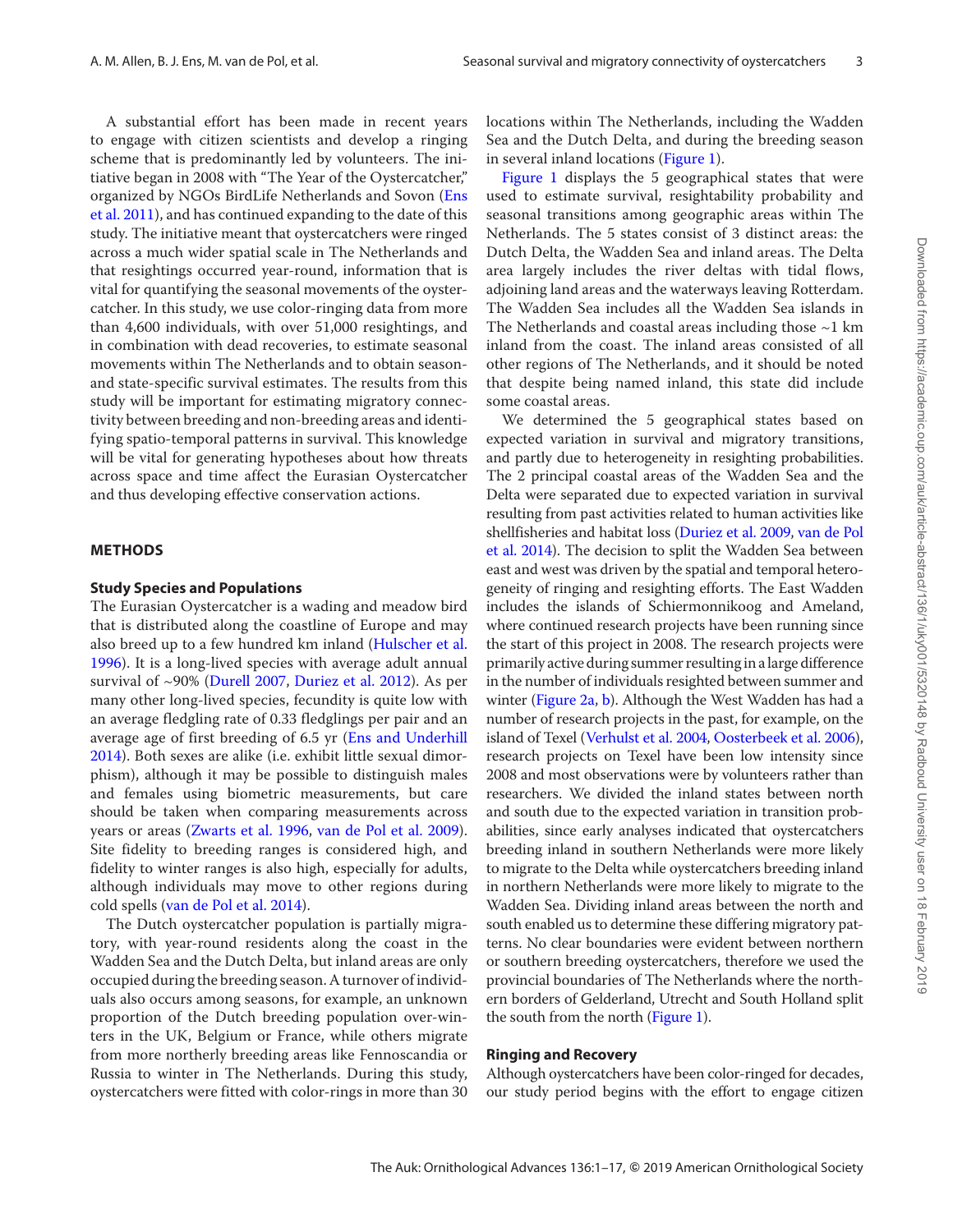

**FIGURE 1.** The Netherlands split into the 5 geographical states used in this study. The black points are color-ringing locations of Eurasian Oystercatchers ( $n = 3030$  ringed individuals, example of color-ringed oystercatcher inset). Photo courtesy of Andrew M. Allen.

scientists in ringing programs across The Netherlands. Oystercatchers have been marked from 2008 to the present with individually recognizable color-rings containing letters or numbers ([Figure 1](#page-3-0)). The color rings were fitted to both the left and right leg; a color marker was also attached along with a standard metal ring used by EURing (European Union for Bird Ringing; [Figure 1\)](#page-3-0). Individuals have been marked in both organized captures, for example, using mist nets, cannon nets or traps on the nest, and opportunistically by volunteers, for example, trapping individuals on the nest during the breeding season. All captures, and subsequent observations of color-rings, were entered into an online portal called Wadertrack [\(www.wadertrack.nl\)](http://www.wadertrack.nl), which was launched in 2008. Wadertrack keeps a record of all the individuals that a citizen scientist has seen, and the citizen scientist is able to view the ringing data as well as all the historical and subsequent observations of that individual, providing an important stimulus for generating and maintaining interest to report color-ring data. The metal ring data and subsequent recoveries are managed by Vogeltrekstation (the Dutch Centre for Avian Migration and Demography), the administrative centre for bird ringing in The Netherlands. In our study, we only used dead recoveries for birds that had also been marked with a color-ring.

<span id="page-3-0"></span>In this study, we focus on migratory connectivity and survival of adults, which includes all individuals that were identified as aged 3 yr or more. Oystercatchers could be determined as adults by the absence of a white collar during the breeding season while juveniles and immature oystercatchers do have a white collar. During the nonbreeding season, adult oystercatchers also have a white collar but are distinguished by a deep red iris and orange eye-ring whereas juveniles have a brown iris and no clear eye-ring and immatures have a pale red iris, which is initially a brown wash on the upper half before becoming dull red ([Cramp 1983\)](#page-13-14). Immatures also have a yellow eye-ring with a developing orange suffusion [\(Cramp 1983](#page-13-14)). Since 2008, there have been 3,030 individuals ringed as adults across the 5 study areas [\(Appendix Table 3](#page-15-0)). Almost all rings were fitted during the breeding season (April = 198, May =  $1750$ , June =  $987$ ) and a small number outside the breeding season (March = 13, July = 39, August =  $8$ , September =  $17$ , December =  $18$ ). The number of adults ringed gradually increased over time with an overall average of 337 ringed adults per yr (2008–2010 = 286, 2011–  $2013 = 326, 2014 - 2016 = 397$ .

In addition, a number of individuals had been marked with color-rings during research projects prior to this study.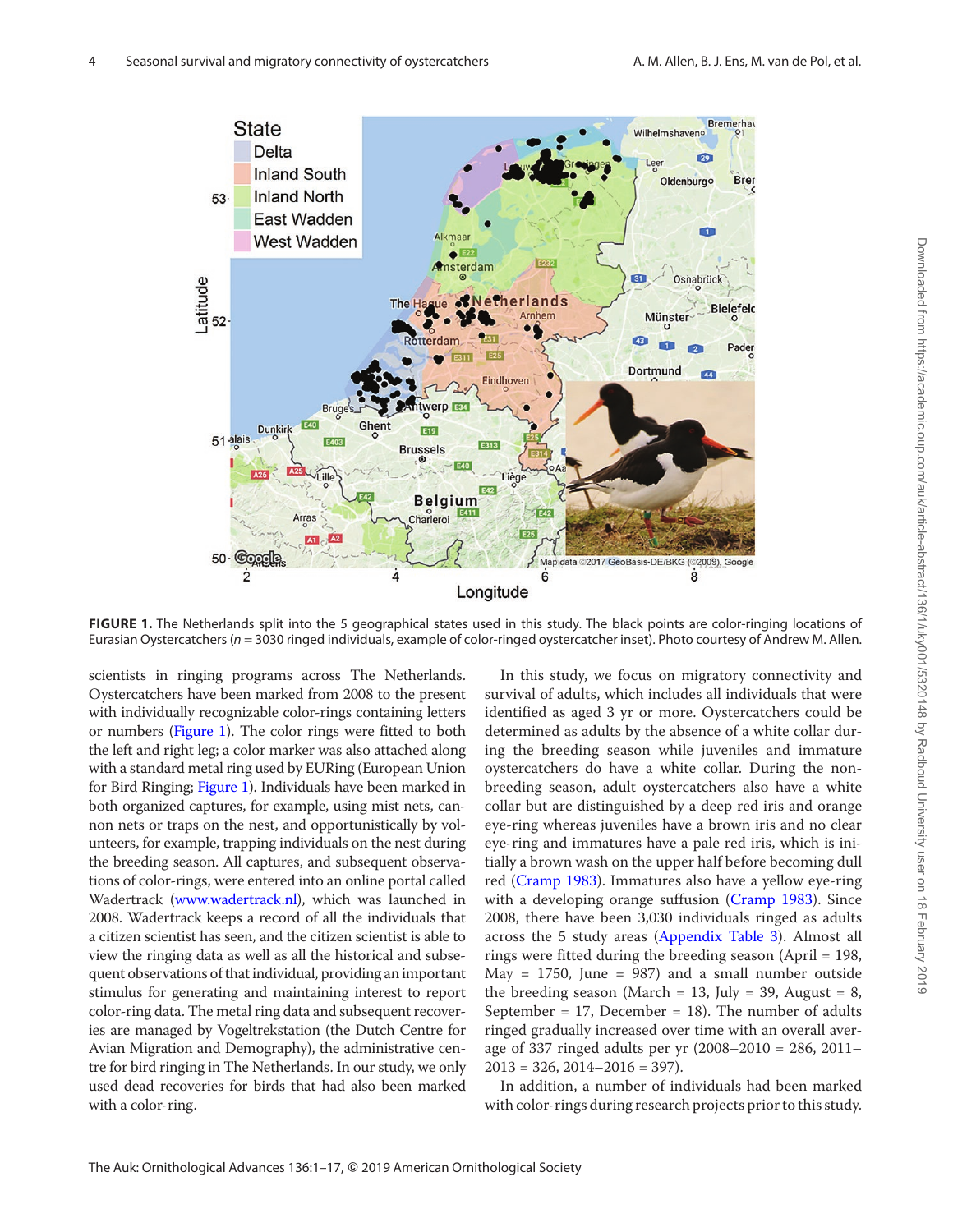

<span id="page-4-0"></span>**FIGURE 2.** Number of observations in (A) summer and (B) winter for the 5 geographical states used in this study, and (C) the number of Eurasian Oystercatchers observed (divided by 10) and ringed by citizen scientists and researchers between 2008 and 2016. Observations in the East Wadden contrasted between summer and winter. Observations from both inland areas were extremely low during winter.

The earlier studies were focused on specific geographic areas, such as the studies on the Wadden Sea islands of Schiermonnikoog [\(van de Pol et al. 2006\)](#page-14-18) or Texel [\(Rutten](#page-14-19) [et al. 2010\)](#page-14-19) and also larger geographic areas such as a study investigating the effect of shellfisheries on the survival of oystercatchers in the Wadden Sea ([Verhulst et al. 2004\)](#page-14-16). A number of individuals from these previous studies were seen during the current study period. A total of 492 individuals were seen in the first study period of summer 2008, which we group as pre-2008a ([Appendix Table 3\)](#page-15-0). Another 1,106 individuals that were ringed prior to 2008 were seen in later periods, which we group as pre-2008b ([Appendix](#page-15-0) [Table 3\)](#page-15-0). The first observation during the current study period, of those individuals ringed prior to 2008, equates to the individuals entering the marked population. In addition, for individuals ringed as juveniles or sub-adults prior to 2008, if they were adults by the start of the study in 2008, we included them as adults in our analysis. Including these individuals increased the sample size to 4,629 individuals with 51,001 observations.

#### **Data Preparation**

We performed several checks to determine the quality of the data. We removed observations that occurred before an individual was ringed, or with inaccurate co-ordinates, for example, locations occurring in open water or observations with clear rounding errors (e.g., 53°N and 5°E). We also cross-referenced resightings of color-rings with dead recoveries to not only inspect incorrect sightings, but also potential errors in dead recoveries. In addition, we investigated observations which were more than 20 km from an oystercatcher's median summer or winter location. A distance of 20 km is relatively short in terms of oystercatcher movements but 99.5% of observations were within this distance. The data preparation resulted in the removal of 185 observations from the dataset. The data preparation was in addition to ongoing data management actions within Wadertrack, where administrators inspect unusual observations, for example, observations that are spatially disjoint from all prior records. Observers were also encouraged to include photographs of observations so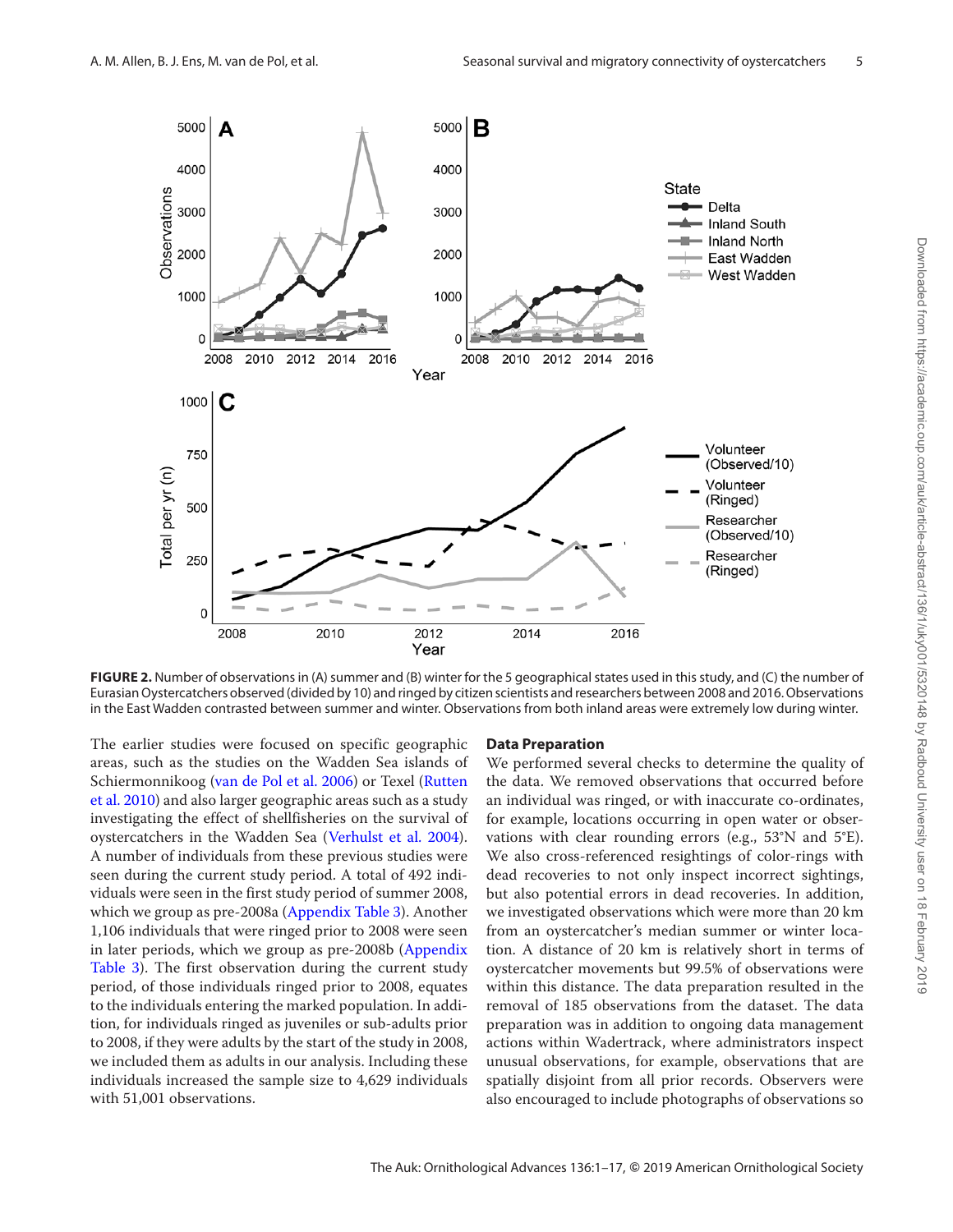that the individual's unique code could be verified. Since 2008, 168 observers have submitted 3,308 photos that support the records used in this study (41% of observers and 6.5% of records). We also quantified the contribution that citizen scientists made to data collection. We estimated the proportion of individuals ringed and observed by citizen scientists, and we also estimated the average distance between observations to better understand the spatial spread of observations.

We assigned all observations to one of the 5 geographical states used in the analysis ([Figure 1\)](#page-3-0), and these were divided by season, namely summer and winter. The summer (or breeding) period included all observations from April, May and June, and the winter (or non-breeding) period included all observations from September, October, November, December and January. We chose a longer winter census period because fewer resightings were made during winter months [\(Figure 2b\)](#page-4-0). The census design violates the assumption of instantaneous sampling in markrecapture studies and hence mortality may occur between sampling occasions. However, research has indicated that estimates may be robust in continuous sampling designs and may increase the precision of estimates due to larger sample sizes (O'Brien et al. 2005). We also determined the breeding and non-breeding seasons using the migratory, or transitional, phases of the oystercatcher's annual cycle. The annual cycle consists of 2 transitional phases when oystercatchers are migrating between breeding and non-breeding areas. Individuals are highly variable in the timing of migration, with spring migration occurring in February and March. The autumn migration is during July and August. We excluded the transitional phases from the analysis given the uncertainty of whether individuals were in the breeding or non-breeding area. Some individuals were seen multiple times in a single season, and occasionally in 2 or more different areas. We assigned the geographical state according to the area with the highest number of observations. We only observed a few instances (*n* = 30) where the number of observations were equal for 2 areas (in the same season). We determined whether the individual had performed an early or delayed migration, for example, some individuals had an observation in the Wadden Sea area and Inland during winter  $(n = 14)$ , hence we used the Wadden Sea observation since this was likely a delayed migration. If there was no clear indication of delayed migration ( $n = 16$ ), we examined the observation history to determine where an individual was during a prior summer or winter and used the observation that matched the observation history.

Many observations of color-ringed individuals were made outside of The Netherlands. Foreign observations were generally quite low in number  $(n = 253)$  and spread over a wide geographical area, ranging from Spain to Norway (see [Appendix: Figure 5](#page-15-1) for the seasonal and geographical spread of international observations). Given the seasonal movements of oystercatchers and the low number of foreign observations, we considered 2 model designs in our analysis. The first included a sixth state for all international resightings, hereon termed "Abroad". The second model design included an "Unobservable" state in the model ([Kendall and Nichols 2002,](#page-13-15) [Kendall 2004,](#page-13-16) [Schaub](#page-14-21) [et al. 2004\)](#page-14-21). [Kendall and Nichols \(2002\)](#page-13-15) describe an example of an unobservable state in the case of a metapopulation, whereby entire patches or breeding colonies are inaccessible or unknown and hence animals in these locations are unobservable. [Kendall and Nichols' \(2002\)](#page-13-15) description of unobservable states fits the design of our study in that any individual who leaves The Netherlands becomes unobservable for practical purposes. Unobservable individuals may also move to inaccessible/unknown areas within The Netherlands, such as some of the rarely visited islands of the Wadden Sea. Including either the unobservable state, or the abroad state, meant that we could incorporate temporary emigration [\(Kendall and Nichols 2002,](#page-13-15) [Schaub et al.](#page-14-21)  [2004,](#page-14-21) [Henle and Gruber 2017\)](#page-13-17), a process that is known to occur given the partial migratory nature of oystercatchers, and the seasonal design of our study.

#### **Statistical Analysis**

We applied a multi-state live and dead recoveries (MSLD) model within Program Mark ([White and Burnham 1999](#page-14-22)), but developed our models using package RMark ([Laake](#page-13-18) [2013\)](#page-13-18) in R 3.4.1 ([R Core Team 2017\)](#page-14-23). The time interval was 0.5 (i.e. 6 mo), to account for the seasonal structure of our model, and the study period was 9 yr (2008–2016), thus providing a total of 18 time intervals. The encounter histories were prepared using the LD format, thus every time interval had 2 entries whereby the L codes for the recapture or resighting and the D codes for a dead recovery. The recapture or resighting of an MSLD model denotes the state of the individual and was coded according to its geographical location,  $A = Abroad, D = Delta, S = Inland$ South,  $N =$  Inland North,  $W =$  West Wadden and  $E =$  East Wadden ([Figure 1](#page-3-0)). The dead recovery was only coded as dead (1) or not (0) and did not contain information about where the bird was found ([Cooch and White 2018](#page-13-19)).

Models that included an unobservable state had the resighting probability of U fixed to 0 to indicate that a state is unavailable for resighting [\(Schaub et al. 2004](#page-14-21)). Since it is also not possible to estimate survival for U, we constrained the survival of U to equal the average seasonal survival rates of the other states. In contrast to the model structure containing an unobservable state, we estimated the parameters of the Abroad state for resighting probability and survival in the model structure that included the international observations.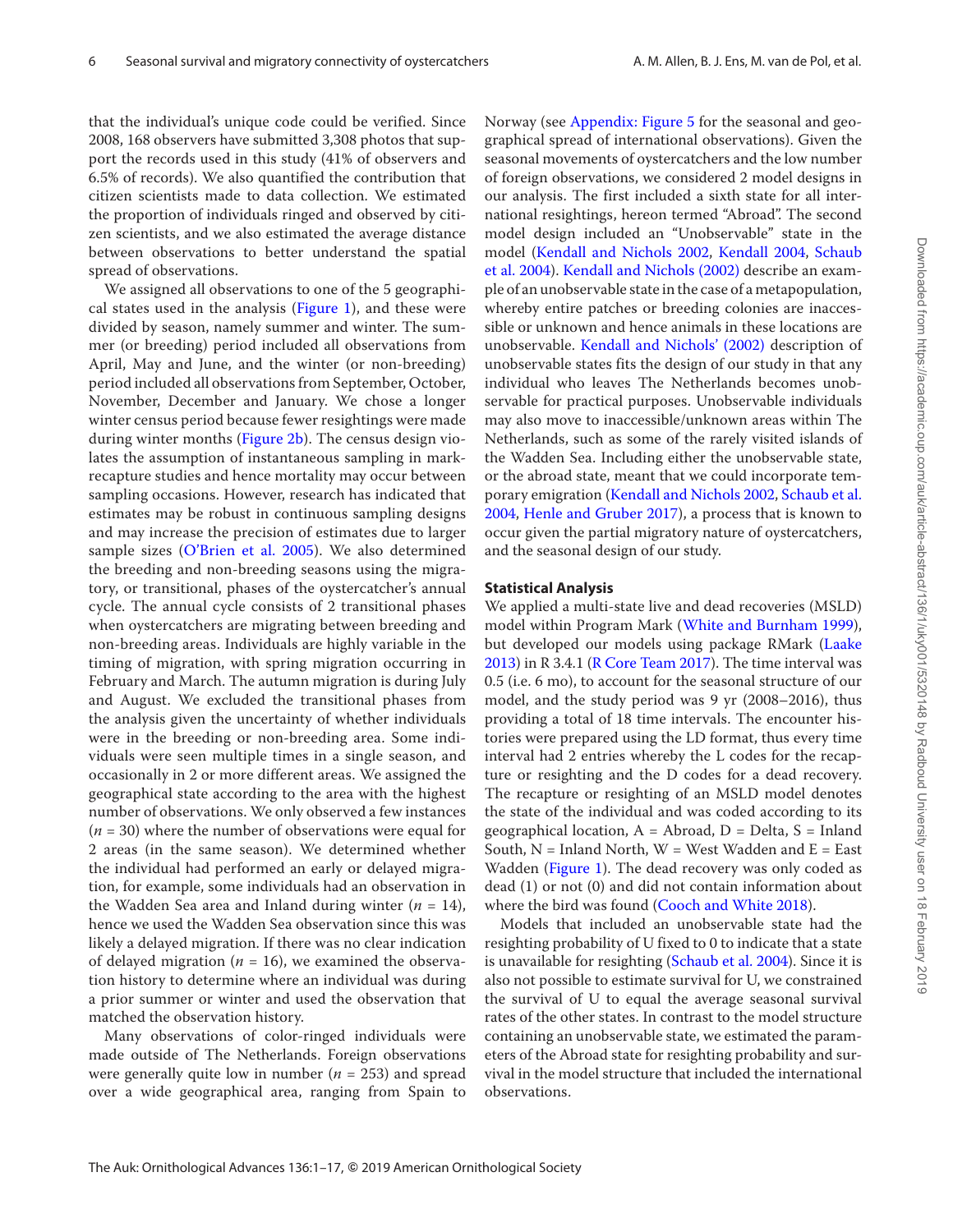The number of ringed individuals, and subsequent resightings, was generally quite low for the inland regions, especially Inland South. The low sample sizes meant that survival parameters of inland areas could not be estimated for some time steps (i.e. season in a given year). To simplify the model structure, and because we did not expect variation in survival between Inland North and South, we constrained the survival of Inland South and North to be equal. We did not constrain the resighting or transition probabilities of Inland North and South to be equal. In addition, based on prior research, almost all individuals breeding in inland areas migrate to coastal areas to overwinter ([Duriez et al. 2012](#page-13-12)). Therefore, almost no observations were returned from inland areas during winter. We fixed winter resighting probabilities to 0 and removed the few vagrant winter inland resightings from the dataset  $(n = 11,$  [Figure 2b\)](#page-4-0). To account for transitions that do not occur, we fixed the transition probabilities for inland areas such that the probability of remaining in either of the inland areas from summer to winter was 0. We examined all migratory transitions that were biologically possible and fixed the transition to 0 if there were no, or few  $(<$ 3), occurrences of the transition during the entire study period.

We considered 4 temporal variables in our analysis. We created an additional variable in the design data to include seasonal survival (summer/winter). Resightings occurred fairly continuously within seasons, and the time steps of our model were 6 mo, hence summer survival (breeding season) denotes survival from the mid-point of summer to the mid-point of winter and winter survival (non-breeding season) denotes survival from the mid-point of winter to the mid-point of summer. Seasonal survival provides a summer and winter survival estimate for the entire study period, with no annual variation. The second temporal variable was time, which estimated a parameter for every time interval of the study ( $n = 18$ , 9 yr  $*$  2 seasons). The third variable was temporal independence, that is, model parameters did not vary over time nor season and were constant for the entire study. The fourth variable was a temporal trend, which is a continuous trend over time with an intercept and a slope rather than a separate parameter for every time interval. We estimated the trend over the entire study period, and also estimated separate trends for summer and winter.

We ranked models according to Akaike's information criterion with a penalty for including additional parameters at low sample size (AICc; [Burnham and Anderson](#page-13-20) [2002](#page-13-20)). We report the unadjusted AICc, that is, the AICc is based on the number of specified parameters rather than an adjusted AICc which is based on the number of estimated parameters. We also inspected the deviance of the model and the number of identifiable parameters. Given the large number of states ( $n = 5$  or 6), with 18 time periods (9 yr, 2 seasons), a model with full time-varying

survival, resighting, transitions and dead recovery probabilities may raise issues with parameter identifiability. To check parameter identifiability, we cloned the data 100 times and inspected model results [\(Cooch and White](#page-13-19)  [2018\)](#page-13-19). Parameter estimates should improve if non-identifiable parameters were due to small sample sizes, while standard errors of identifiable parameters should remain a proportion of the original model's standard errors [\(Cooch](#page-13-19)  [and White 2018](#page-13-19)). If parameters remain non-identifiable, this indicates that the data is not suitable for estimating the parameter, or that the parameter may be confounded ([Cooch and White 2018](#page-13-19)).

## **RESULTS**

#### **Citizen Scientist Observations**

Citizen scientists made a significant contribution to our ability to model survival and migration of oystercatchers within The Netherlands. Since volunteer programs were initiated in 2008, citizen scientists have provided 74% of observations to date and the number of observations have increased by  $\sim$  26% annually [\(Figure 2c\)](#page-4-0). Observations were reported by 409 observers on Wadertrack, of which 359 were citizen scientists and 50 were professional researchers. Citizen scientists have also been responsible for almost 90% of all birds ringed since 2008 [\(Figure 2c\)](#page-4-0). Citizen scientists drastically increased the spatial coverage of both ringing operations and observations, and were also more likely to search for ringed oystercatchers over a larger area. The average distance between a citizen scientist's observations and their median location was 8.2 km compared with 3.7 km for researchers. Observer error may also be relatively low due to the enthusiasm of certain volunteers, whom can be expected to be experienced in reading rings. The top 35 citizen scientists, all of whom had made more than 100 observations, were responsible for 92% of citizen scientist observations.

#### **Multi-State Live and Dead Recovery Model**

The top performing model for both model structures (i.e. containing either a foreign or unobservable state) included time-varying survival and resighting probability while transition probabilities varied by season with a temporal trend ([Table 1;](#page-7-0) Supplementary Material A). The results of both model designs were similar, and the most noticeable differences were transitions from Abroad to the Delta, which was not estimated when using an unobservable state, and a difference in autumn survival of inland birds of 0.05 which we expand upon below. Hence, we only present the results of the model containing the international observations, but the full model result tables are provided in Supplementary Material A. In addition, the top performing model contained a large number of parameters, therefore we also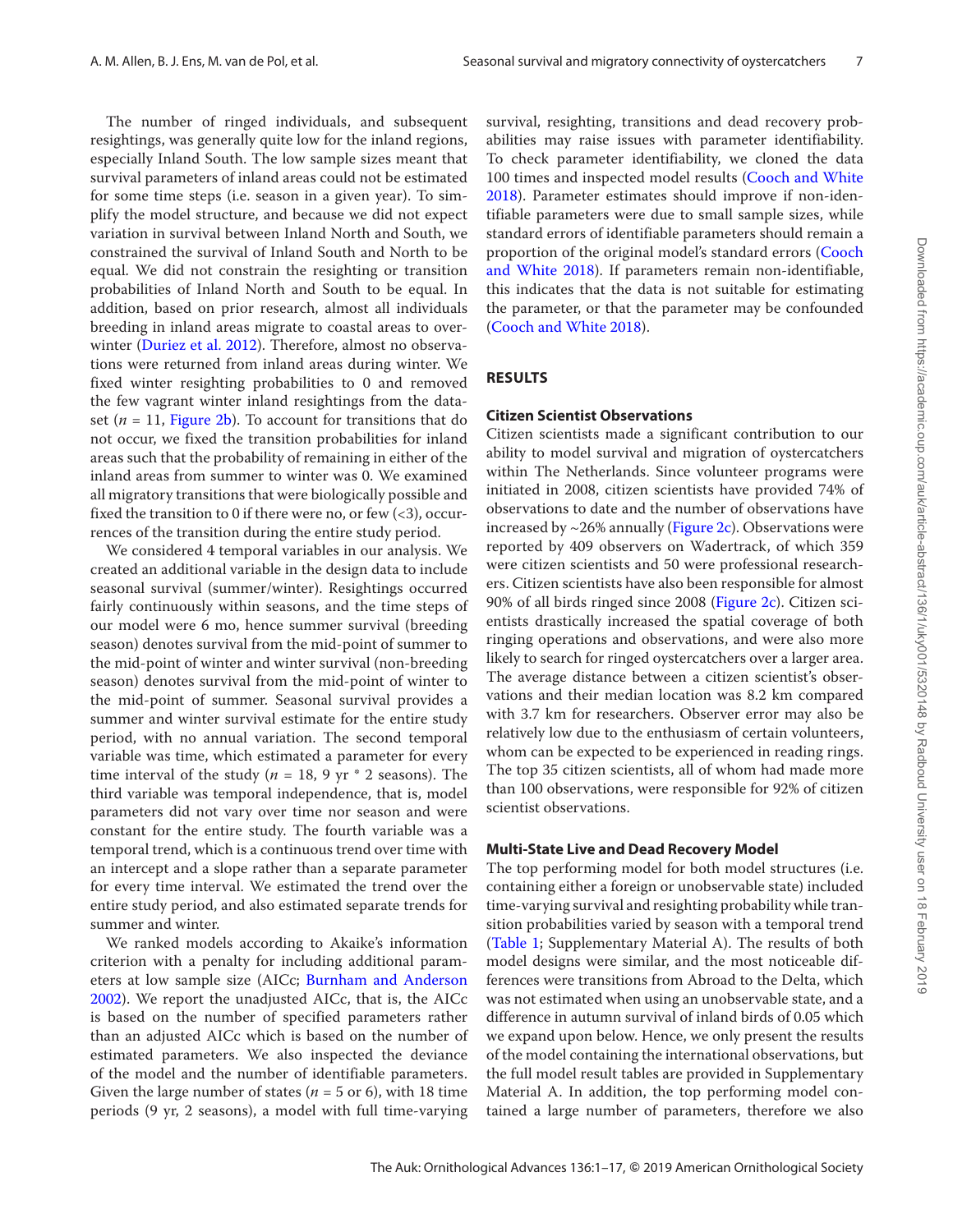<span id="page-7-0"></span>**TABLE 1.** Model results for the top 15 mark-recapture live and dead recoveries analysis based on AICc, and a NULL model, using mark notation for the model structure of survival (*S*), resighting (*p*), transition (*Psi*) and dead recovery (*r*) probabilities. Models may include a spatial component of stratum (*str*) and/or a temporal component (time, season, time trend [*T*]). The absence of either the spatial or temporal components indicates that these were held constant, whereas "dot" indicates that both space and time were constant. nPar is the number of specified parameters in the model and nEst is the number of estimated parameters. ∆AICc reports the difference between the model AICc and the AICc of the top performing model.

| Rank        | Survival       | Resighting     | Transition   | Recovery     | nPar | nEst | <b>AAICc</b> | Deviance |
|-------------|----------------|----------------|--------------|--------------|------|------|--------------|----------|
|             | S.str.time     | p.str.time     | Psi.season.T | r.str.season | 209  | 193  | $0.00*$      | 61,394.7 |
| 2           | S.str.time     | p.str.time     | Psi.season.T | r.time       | 218  | 202  | 110.9        | 61,432.0 |
| 3           | S.str.time     | p.str.time     | Psi.season.T | r.season     | 202  | 189  | 125.2        | 61,479.0 |
| 4           | S.str.season   | p.str.time     | Psi.season.T | r.str.season | 145  | 140  | 146.7        | 61,616.8 |
| 5           | S.str.season.T | p.str.time     | Psi.season.T | r.str.season | 150  | 146  | 152.3        | 61,612.3 |
| 6           | S.str.time     | p.str.time     | Psi.season   | r.str.season | 185  | 169  | 156.6        | 61,545.2 |
| 7           | S.str.season   | p.str.time     | Psi.season.T | r.time       | 154  | 149  | 160.9        | 61,612.7 |
| 8           | S.str.time     | p.str.time     | Psi.season   | r.time       | 194  | 174  | 201.1        | 61,571.4 |
| 9           | S.str.season   | p.str.time     | Psi.season   | r.str.season | 121  | 112  | 230.1        | 61,748.9 |
| 10          | S.str.time     | p.str.time     | Psi.season   | r.dot        | 177  | 162  | 230.9        | 61,635.8 |
| 11          | S.season       | p.str.time     | Psi.season   | r.time       | 130  | 120  | 233.8        | 61,734.4 |
| 12          | S.season.T     | p.str.time     | Psi.season.T | r.time       | 159  | 145  | 237.0        | 61,678.6 |
| 13          | S.str.time     | p.str.season.T | Psi.season.T | r.str.season | 149  | 128  | 615.6        | 62,077.6 |
| 14          | S.str.time     | p.str.season   | Psi.season.T | r.time       | 151  | 134  | 628.4        | 62.074.2 |
| 15          | S.str.season.T | p.str.season.T | Psi.season.T | r.str.season | 99   | 91   | 719.2        | 62,292.7 |
| <b>NULL</b> | S.dot          | p.dot          | Psi.dot      | r.dot        | 4    | 4    | 15,578.2     | 77,422.7 |

\*The AICc of the top performing model was 69,086.65

compared the results with a much-simplified model. The simplified model contained state-specific, seasonal trends, in survival and resighting probability instead of a full timevarying model, which reduced the parameter count by more than half ([Table 1](#page-7-0); Supplementary Material B).

An average of 92% of parameters were estimated across all models and 92% of parameters were also estimated in the top performing model [\(Table 1\)](#page-7-0). Cloning the data 100 times did not increase the number of estimated parameters in the top performing model (92% parameters estimated) and parameters not estimated were either near the boundary of 1, such as survival in the West Wadden (see Survival below), had low sample sizes, such as survival and resighting probability estimates in the Abroad state, or few dead recoveries in some seasons or years (Supplementary Material A).

**Resighting and dead recovery.** The resighting probability varied by season and time across all 5 geographical areas [\(Figure 3\)](#page-8-0). The highest resighting probabilities were during summer in the East Wadden ( $x = 0.69$ ) and the Delta ( $x = 0.82$ ) although inland summer resighting probabilities increased sharply towards the end of the study period ([Figure 3a\)](#page-8-0). The winter resighting probability in the East Wadden  $(x = 0.31;$ [Figure 3b](#page-8-0)) was notably lower than summer while the resighting probabilities were more similar in the West Wadden between winter  $(x = 0.19)$  and summer  $(x = 0.27)$ . The probability of dead recoveries could not be estimated for some time periods, but estimated parameters had an average of 0.27 in winter and 0.10 in summer. The complete results, including standard errors and confidence intervals, for resighting

and dead recovery probabilities, are shown in Supplementary Material A.

**Transitions.** Although a large number of transitions were biologically possible, several transitions either never occurred or rarely occurred and hence these were fixed to 0 during the model fitting process ( $n = 32$ ; [Table 2\)](#page-8-1). Most individuals that were ringed or resighted in the Wadden Sea during summer were residents and remained in the Wadden Sea through to the next time step of winter ([Table 2\)](#page-8-1). Oystercatchers breeding in the Delta had a 0.05 probability of transitioning Abroad during autumn while a small number also migrated to the West Wadden. The inland areas had differing migratory patterns between Inland North and South [\(Table 2](#page-8-1); [Appendix:](#page-16-0)  [Figure 6](#page-16-0)). During autumn, oystercatchers from Inland South largely migrated to the Delta or Abroad while oystercatchers from Inland North migrated to the East and West Wadden ([Table 2](#page-8-1); [Appendix: Figure 6](#page-16-0)). In addition, the probability of an oystercatcher from Inland South migrating to the Delta and the West Wadden increased during the study period while the probability of migrating Abroad decreased [\(Appendix: Figure](#page-16-0) [6](#page-16-0)). Oystercatchers from Inland North had an increasing trend for the probability of migrating to the East Wadden and a decreasing trend for the probability of migrating to the West Wadden ([Appendix: Figure 6](#page-16-0)). Oystercatchers also migrated from Abroad to the East and West Wadden during autumn, although these were a small proportion of the ringed population since the probabilities of transitioning from the Wadden Sea to Abroad during spring was low ([Table 2](#page-8-1); [Appendix:](#page-16-0)  [Figure 6\)](#page-16-0). The spring transitions consisted of oystercatchers returning to the breeding areas although the probability of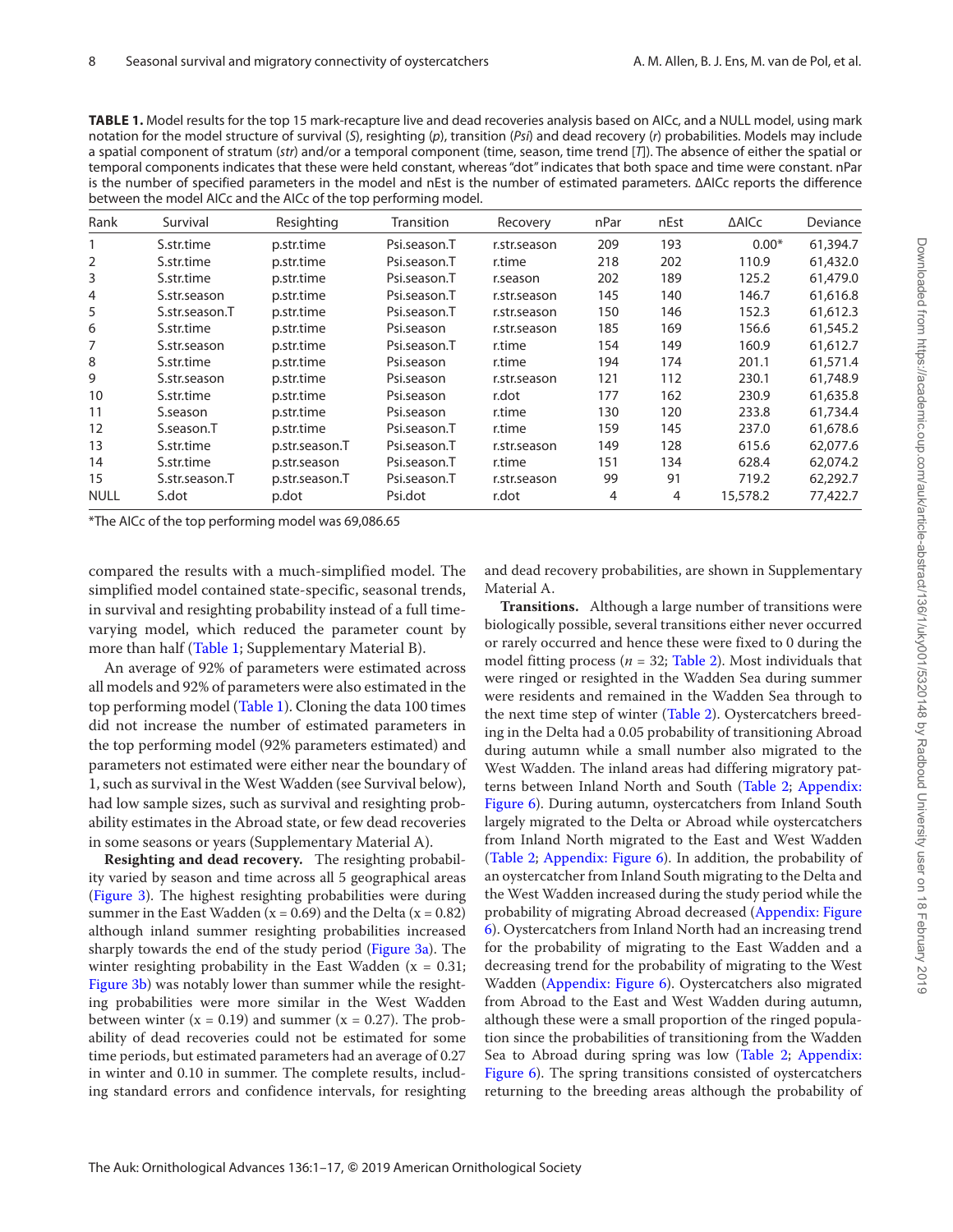

<span id="page-8-0"></span>**FIGURE 3.** Resighting probability, including error bars for the standard error, for the top-performing model for (A) summer and (B) winter. Resighting probabilities were fixed to zero for Inland South and North during winter since all individuals transitioned out of this state at the end of the breeding season.

<span id="page-8-1"></span>**TABLE 2.** Transition matrix for both the autumn and spring migration. The origin is shown in the first column while the destination is shown in the other columns, hence all rows sum to 1. InlandS = Inland South, InlandN = Inland North, WestWad = West Wadden and EastWad = East Wadden. An asterix (\*) indicates that the parameter was fixed. The transitions indicate the mean across the study period while the standard deviation (shown in brackets) relate to the standard deviation across the study periods to provide an indication of the degree of change in transition rates, rather than the standard error of the model estimate. Dashes (-) are values that were not estimated because the parameter was fixed and a caret  $(\wedge)$  indicates that the parameter was estimated by subtraction.

| Origin         | Transition | Delta                | InlandS              | InlandN              | WestWad              | EastWad              | Abroad                |
|----------------|------------|----------------------|----------------------|----------------------|----------------------|----------------------|-----------------------|
| Delta          | Autumn     | $0.94 \wedge (-)$    | $0.00*(-)$           | $0.00*(-)$           | 0.01(0.003)          | $0.00*(-)$           | 0.05(0.002)           |
| <b>InlandS</b> | Autumn     | 0.22(0.021)          | $0.00*(-)$           | $0.00 \wedge (-)$    | 0.03(0.014)          | $0.00*(-)$           | 0.75(0.034)           |
| InlandN        | Autumn     | 0.00(0.001)          | $0.00 \wedge (-)$    | $0.00*(-)$           | 0.87(0.008)          | 0.12(0.005)          | 0.01(0.001)           |
| WestWad        | Autumn     | $0.00*(-)$           | $0.00*(-)$           | $0.00*(-)$           | $0.99 \land (0.000)$ | 0.01(0.000)          | $0.00*(-)$            |
| EastWad        | Autumn     | $0.00*(-)$           | $0.00*(-)$           | $0.00*(-)$           | 0.01(0.001)          | $0.99 \land (0.001)$ | $0.00*(-)$            |
| Abroad         | Autumn     | 0.00(0.000)          | $0.00*(-)$           | $0.00^{*}$ (-)       | 0.65(0.060)          | 0.28(0.07)           | $0.07 \land (0.051)$  |
| Delta          | Spring     | $0.94 \land (0.005)$ | 0.06(0.005)          | 0.000000             | $0.00*(-)$           | $0.00*(-)$           | 0.00(0.000)           |
| <b>InlandS</b> | Spring     | $0.00*(-)$           | $1.00 \land (0.000)$ | $0.00*(-)$           | $0.00*(-)$           | $0.00*(-)$           | $0.00*(-)$            |
| InlandN        | Spring     | $0.00*(-)$           | $0.00*(-)$           | $1.00 \land (0.000)$ | $0.00*(-)$           | $0.00*(-)$           | $0.00^{*}$ (-)        |
| WestWad        | Spring     | 0.01(0.001)          | 0.00(0.002)          | 0.26(0.002)          | $0.65 \land (0.014)$ | 0.00(0.001)          | 0.08(0.009)           |
| EastWad        | Spring     | $0.00*(-)$           | $0.00*(-)$           | 0.01(0.002)          | 0.00(0.000)          | $0.97 \land (0.001)$ | 0.02(0.002)           |
| Abroad         | Spring     | 0.11(0.026)          | 0.87(0.023)          | 0.02(0.005)          | $0.00*(-)$           | $0.00*(-)$           | $0.00 \wedge (0.000)$ |

transitioning was different due to the varying size of the colorringed population in each geographical state.

**Survival.** Summer survival (from breeding to non-breeding season) averaged 0.95 across all areas and was highest in the Wadden Sea areas ( $x = 0.97$ , SE = 0.01) and lowest inland  $(x = 0.85, SE = 0.07; Figure 4a)$  $(x = 0.85, SE = 0.07; Figure 4a)$ . In contrast, winter survival (non-breeding to breeding season) was lowest in the East and West Wadden (x = 0.90, SE = 0.03 and x = 0.91, SE = 0.03, respectively), compared with 0.95 in the Delta and 0.92 Abroad ( $SE = 0.04$  and 0.02, respectively). Temporal trends in survival in the Delta and Wadden Sea areas were similar in the summer, but differences emerge in the winter survival patterns. Compared with the Delta, in most years survival was lower in both the West and East Wadden and the East Wadden appears to have a declining trend in winter survival estimates ([Figure 4b](#page-9-0); Supplementary Material B). The winter of 2012/2013 had a notable decline in the winter survival of oystercatchers in the West Wadden [\(Figure 4b\)](#page-9-0). Summer survival of oystercatchers in inland areas was much lower than other areas during the early years of the study (2008 and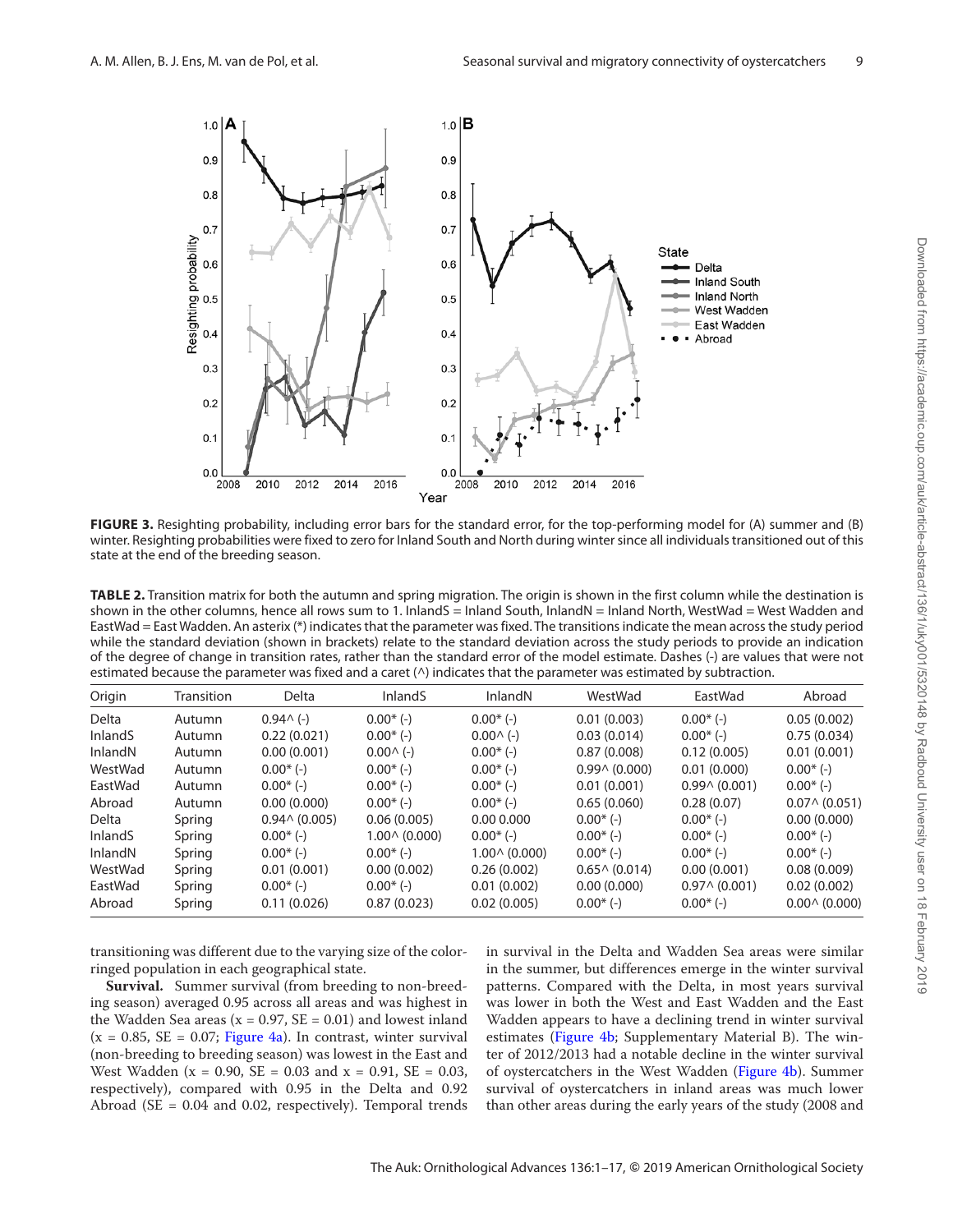

<span id="page-9-0"></span>**FIGURE 4.** Survival estimates, including error bars for the standard error, for the top performing model for (A) summer (i.e. breeding season; mid-point of summer to mid-point of winter) and (B) winter (i.e. non-breeding season; mid-point of winter to mid-point of summer). No estimates were made for summer survival in the Abroad state, nor winter survival Inland, which is why no values are shown.

2009), and although survival increases in later years it remains below other areas [\(Figure 4a](#page-9-0)).

larger geographical area compared with previous researchfocused projects.

#### **DISCUSSION**

We quantified partial migratory patterns and seasonand state-specific survival probabilities for Eurasian Oystercatchers among 5 regions of The Netherlands. Individuals that bred in the Wadden Sea and the Delta areas were largely sedentary and were joined by several other breeding populations that over-winter in these areas. An unexpected result was the diverging pattern of migration for inland birds and a large number of individuals from southern inland areas transitioned to the Delta or Abroad while individuals from Inland North largely transitioned to the Wadden Sea. Summer survival was higher than winter survival, especially within the Wadden Sea which had the largest differences between seasons. Winter survival appeared to decline in the East Wadden during the study period, however no noticeable trends were apparent in summer survival. Summer survival of inland areas was notably lower than other regions of The Netherlands. Furthermore, our results emphasize the contribution that citizen scientists make to mark-resighting projects, not only by enabling high resighting probabilities in both summer and winter, but also by increasing the number of ringed individuals which occurred over a much

#### **Citizen Science**

Most studies to date have reported survival estimates from metal banding schemes, especially when reporting data from large geographical scales or across seasons, meaning that sample sizes during the non-breeding season are generally low and it has been difficult to estimate survival for specific regions or movements between areas ([Duriez et al.](#page-13-13)  [2009,](#page-13-13) [2012,](#page-13-12) [Robinson et al. 2010\)](#page-14-24). A few studies of oystercatchers have reported results from color-ringing projects although these have often had a much narrower geographical focus and only report on annual or single-season survival ([van de Pol et al. 2006,](#page-14-18) [Durell 2007\)](#page-13-11). Color-rings enable resightings of individuals without the need to handle an individual after ringing, meaning that birdwatchers and volunteers can contribute to data collection (i.e. act as citizen scientists). The current citizen science project has involved several years of outreach to stimulate involvement in the oystercatcher project. The citizen science project was initiated in 2008 with the "Year of the Oystercatcher", a year during which Sovon and Birdlife Netherlands focused their attentions on the oystercatcher. Outreach actions have been ongoing since the projects initiation, for example, an annual oystercatcher weekend when volunteers share their research experiences and time is also dedicated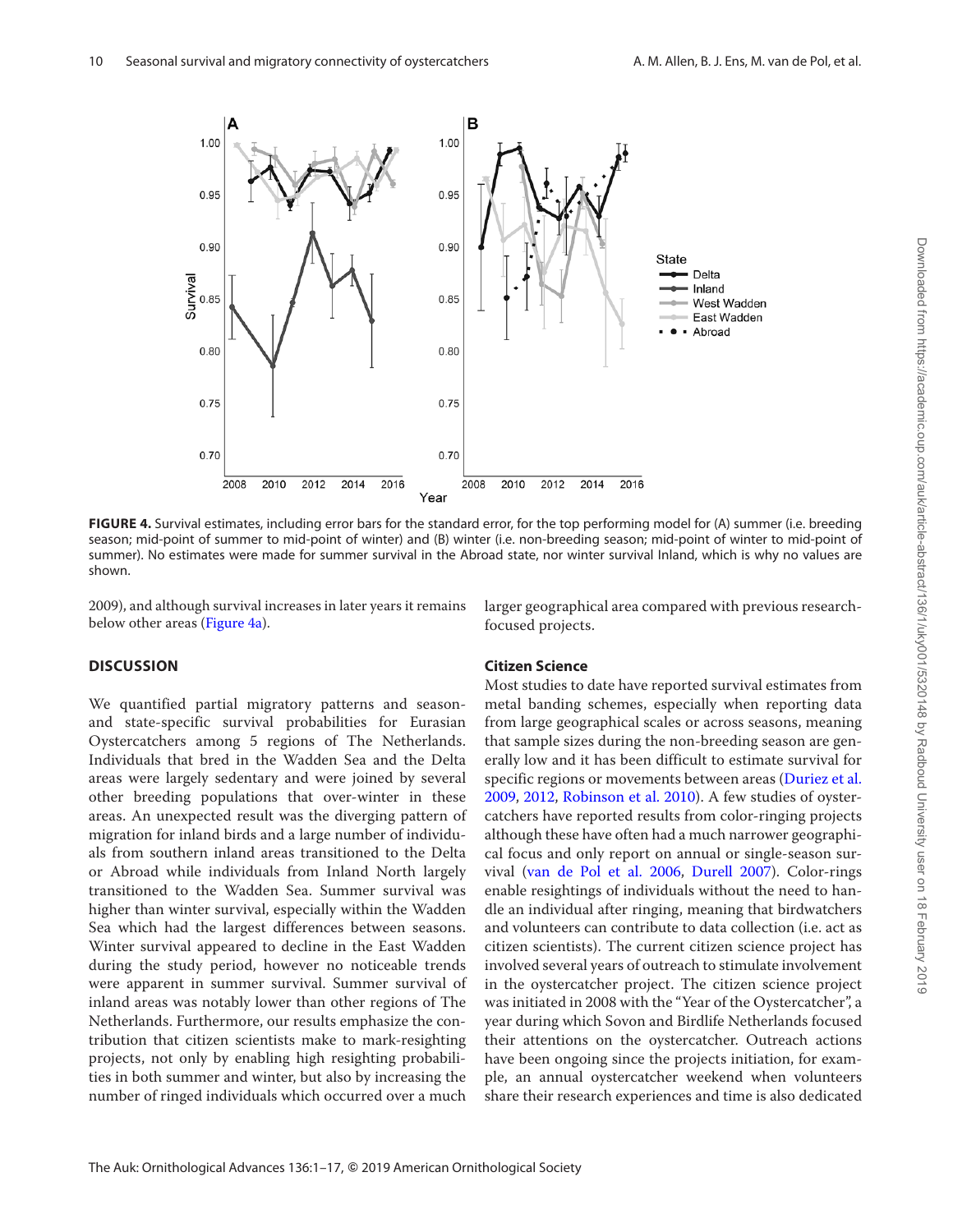to searching for color-ringed individuals. The success may also be due to the high number of color-ringed individuals in the population, hence the efforts of citizen scientists to find individuals are more easily rewarded. Ongoing developments also make it simpler to report oystercatchers that have been seen with rings, for example, Wadertrack and more recently a smartphone app (BirdRing; [www.birdring.](http://www.birdring.nl) [nl](http://www.birdring.nl)) that helps citizen scientists correctly report the ring combination and report the observation instantly in the field. Observers are also instantly rewarded with the full life-history of observations for the individual due to the link between the Wadertrack and the European color-ring birding ([www.cr-birding.org](http://www.cr-birding.org)) databases.

The continued outreach to engage with citizen scientists has enabled more than 51,000 observations of colorringed oystercatchers during the 9-yr study, which allowed us to parameterize a more complex model that quantified survival and migration over finer spatial and temporal scales. Furthermore, annual observations have increased by  $\sim$ 26% each year which will aid future analyses [\(Figure](#page-4-0) [2a,](#page-4-0) [b\)](#page-4-0). Impressively, nearly 74% of observations and 90% of the birds ringed were by citizen scientists. Combining research data with less structured citizen science data does require careful consideration in later research, for example, the seasonal heterogeneity in resighting probabilities. The East Wadden includes Schiermonnikoog, which has an ongoing and long-running research program but researchers are mostly present during summer resulting in a stark contrast between summer and winter resighting probabilities ([Figure 3\)](#page-8-0). The research efforts in the East Wadden contrasted with the Delta where most observations were by volunteers and resighting probabilities were generally quite stable from summer to winter. Nevertheless, citizen scientists provided observations across broad spatial scales and enabled high resighting probabilities in many regions.

#### **Migration**

We reveal clear partial migratory patterns with predominantly sedentary breeding populations in the coastal areas of the Delta and the Wadden Sea while inland breeding populations were fully migratory. Although inland populations were previously known to be migratory ([Duriez et al.](#page-13-12) [2012](#page-13-12)), we found diverging migratory patterns of northern and southern inland areas which had not been reported previously ([Table 2](#page-8-1)). In addition, there were large transition probabilities to Abroad, which supports our approach for considering a design that either included a foreign state, or included an unobservable state to account for temporary emigration ([Kendall 2004](#page-13-16)). The diverging migratory patterns highlight the need for quantifying migratory connectivity in the region given that inland breeding birds show relatively diffuse connectivity by wintering in the Wadden Sea, the Dutch Delta or in areas outside of The Netherlands,

and hence may be exposed to differing threats during the winter period. Our results also supported a model structure that included a seasonal time trend. The strongest trends were in the inland areas [\(Appendix: Figure 6\)](#page-16-0). The trends were likely due to the number of individuals ringed inland compared with the total ringed population, whereby inland birds represented 3% of ringed oystercatcher at the end of 2008 but 26% by the end of 2016. Hence, the trends in migratory patterns were likely not a change in oystercatcher behaviour, but these changes were nonetheless important to incorporate in a multi-state model with a seasonal structure.

An interesting result was that individuals from Inland South had a high probability of transitioning Abroad during autumn. It should be noted that this result is based on a low number of international observations (<0.5% of all observations). However, models including either an unobservable or a foreign state detected this transition. One reason that Inland South individuals may have a high probability for transitioning abroad is that conditions in Dutch coastal areas may not be optimal, which may be due to competition ([Dokter et al. 2017](#page-13-21)), reduced food stocks ([Duriez](#page-13-12) [et al. 2012](#page-13-12)), or that the wintering populations of bivalve feeders are already near capacity with resident individuals and long-distance migrants ([Duriez et al. 2009](#page-13-13), [Kraan](#page-13-22) [et al. 2009,](#page-13-22) [van Roomen et al. 2012](#page-14-25), [Ens et al. 2014\)](#page-13-23), which may result in higher rates of migration to more southern destinations. For example, 58 individuals that were ringed inland were observed outside of The Netherlands during winter but only 2 of these were observed north of The Netherlands, while all others were seen in Belgium, France or other southerly destinations ([Appendix: Figure](#page-15-1)  [5\)](#page-15-1). Inland breeding birds had a low probability of being resighted abroad during winter, and another possibility is that inland breeding oystercatchers were migrating to parts of The Netherlands that were not monitored during winter, for example, the East Wadden had a much lower winter resighting probability and several islands were inaccessible. Stimulating volunteers to monitor some of these areas would help improve migratory estimates. Establishing collaborations with organizations in Belgium, France and Spain might help to increase resightings of individuals wintering abroad. Increasing the number of international resightings would also enable an expansion of the model to include European-level estimates of migratory connectivity, which would be vital for determining whether certain assumptions like comparable survival between observed and unobserved states are valid, and to determine how drivers of migration vary within Europe.

It is also evident that some birds migrate from abroad, or an area where they are not observed (i.e. an unobservable state), to the Wadden Sea to over-winter. The probability of an individual transitioning to the Wadden Sea to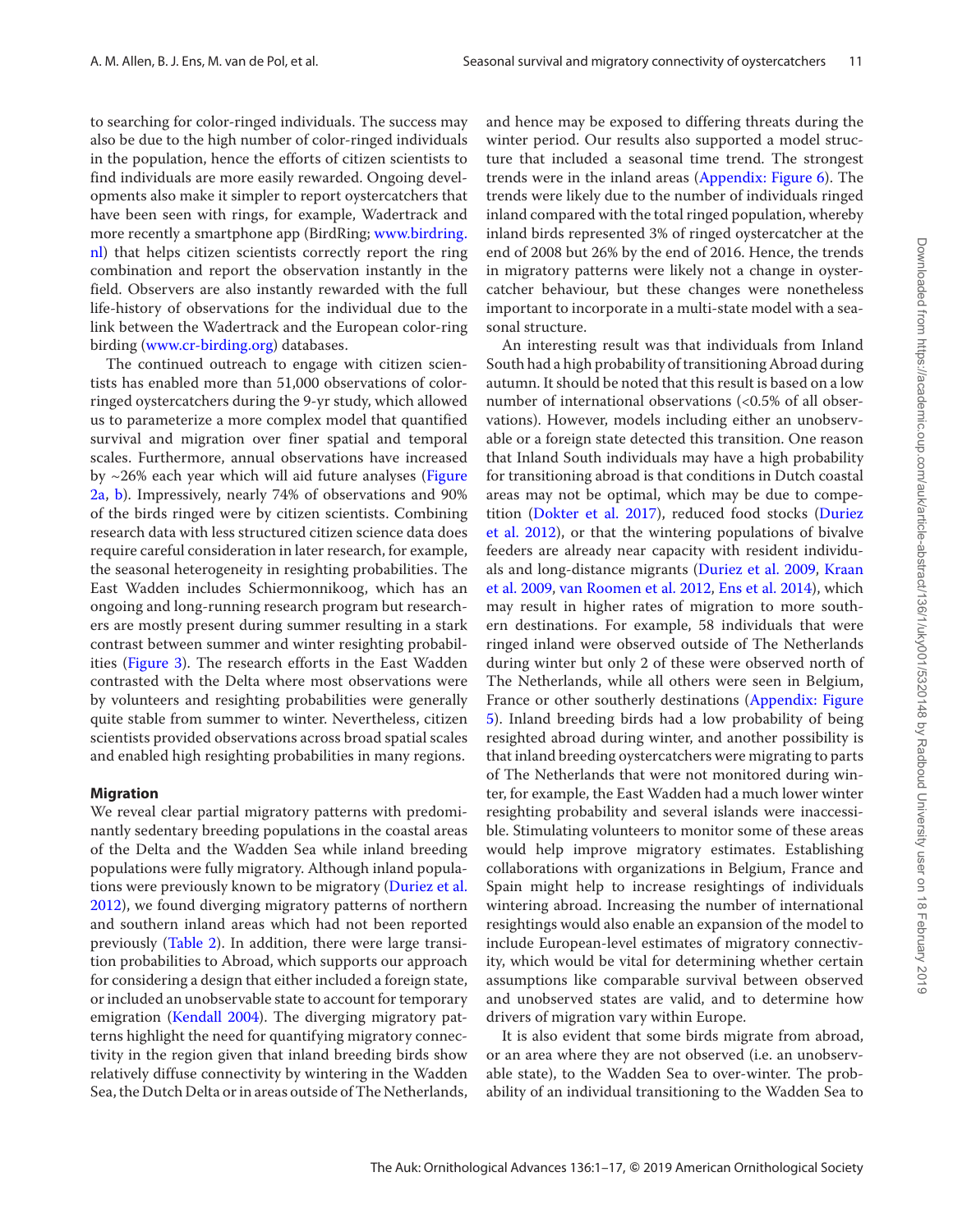over-winter was higher in the model design that included an unobservable state compared with one that included an Abroad state. One explanation is that almost no resightings were made of oystercatchers Abroad during summer (Appedix A: Figure 5), indicating that more resighting efforts are needed in breeding localities outside The Netherlands. In addition, the transition probabilities of individuals over-wintering in the Wadden Sea from Abroad may be underestimated since most individuals were ringed during summer, hence breed in The Netherlands and are sedentary. The pre-2008 dataset included 303 individuals that had been ringed during winter, and these individuals may migrate to northern localities outside The Netherlands to breed. Of the 303 individuals that were observed during the current study period, 128 were only seen during winter, 82 during summer and 93 in both seasons, hence 42% of the individuals ringed during winter may be transitioning abroad during spring. Increasing ringing operations during winter would improve estimates about the number of migratory individuals over-wintering in the Wadden Sea. However, winter operations are often led by researchers because of the technical procedures required to catch the birds, such as mist nets or cannon nets ([Verhulst et al.](#page-14-16) [2004](#page-14-16)), which contrast with the breeding period when individuals can be caught relatively easily on the nest by researchers and licensed volunteers [\(Ens et al. 1992\)](#page-13-24).

#### **Survival**

Our results highlighted how survival varied not only among regions but also between seasons. Summer survival estimates for inland areas were particularly low compared with the other regions, and also with previous studies [\(Duriez et al. 2012,](#page-13-12) [Roodbergen et al. 2012\)](#page-14-12). We would need to consider the migratory patterns to determine annual survival, for example, inland breeding birds that over-winter in the Delta would have an average annual survival of 0.81 (0.85\*0.95) while inland breeding birds overwintering in the East Wadden would only have an average annual survival of 0.77 (0.85\*0.91; [Figure 4a\)](#page-9-0). Our results are similar to those reported by [Duriez et al. \(2012\)](#page-13-12) for the 1990s (81% for migrants and 82% for residents), although the authors did not distinguish between migrants from inland or northerly breeding populations in their study. Annual survival of inland breeding birds contrasted with resident coastal breeding individuals, especially from the Delta where annual survival was 0.91 (0.96\*0.95, [Figure 4a\)](#page-9-0), and thus highlights the importance of quantifying migratory connectivity, given how annual survival rates were influenced by where individuals breed and over-winter.

A challenge when interpreting summer survival of inland breeding birds is to disentangle when mortality occurs. Including an unobservable state resulted in lower summer survival estimates for inland birds (0.80) compared with a model structure that included an abroad state (0.85; Supplementary Material A). Model designs with an unobservable state include the assumption that survival in the unobservable state equals survival in other states ([Kendall 2004](#page-13-16)). It may be that winter survival for the unobservable state was actually lower and this difference was therefore transferred to the estimates of inland autumn survival. For example, a source of winter mortality may be due to hunting in France ([Duriez et al. 2012,](#page-13-12) [van de Pol et al. 2014\)](#page-14-13). Given that a potentially large proportion of inland breeding oystercatchers migrate to France, and that the additional mortality from hunting may have a high impact for such a long-lived species [\(van de Pol et al. 2014\)](#page-14-13), the inland population may be disproportionately affected by hunting. Winter survival in the Abroad state was estimated as 0.92, which was lower than winter survival in the Delta and higher than the Wadden Sea, although the results were quite uncertain with wide confidence limits. Further research is needed to verify survival outside of The Netherlands and to identify European-level estimates of migratory connectivity, and hence improve flyway management for the oystercatcher ([Boere and Piersma 2012](#page-12-2), [Clausen et al. 2017](#page-13-25)). Additional research is also needed to identify why inland survival estimates are lower and whether this mortality occurs during winter or summer.

Some additional considerations may be needed when interpreting the summer survival estimates of inland breeding oystercatchers. Samples sizes were generally much lower inland, especially during the early years of the project [\(Figure 2a\)](#page-4-0). Combining the summer survival estimates for inland areas improved parameter identifiability during these early years although the confidence intervals remained fairly large. It is also important to note that our survival estimates were apparent survival. Although site fidelity is generally found to be quite high in breeding oystercatchers [\(Heg et al. 2003](#page-13-26), [Bruinzeel 2007\)](#page-13-27), it is uncertain how this may apply to inland breeding oystercatchers which breed in more temporally heterogeneous agricultural landscapes. The dynamic nature of agricultural landscapes may result in lower rates of site fidelity, increasing the challenge of finding birds in subsequent years which may subsequently appear as mortality in a mark-resighting model [\(Sandercock](#page-14-26)  [et al. 2002](#page-14-26), [Sandercock 2003\)](#page-14-27). Finally, almost all inland birds were ringed by citizen scientists, hence some apparent mortality may also be due to ring loss although our analyses indicated that rates of ring loss were low for inland breeding birds [\(Conn et al.](#page-13-28)  [2004](#page-13-28), Allen et al. personal observation).

Our results indicated a declining trend of winter survival for the Wadden Sea areas. Winter survival at the start of study was comparable with other studies reporting survival from the Wadden Sea  $(\sim 0.95,$  [Duriez et al. 2012\)](#page-13-12) but the rates declined to much lower levels by the end of our study. Annual survival rates have previously been reported in the range of 0.85–0.95 [\(Roodbergen et al. 2012,](#page-14-12) [Ens and Underhill 2014\)](#page-13-9), which also agrees with our results, although annual survival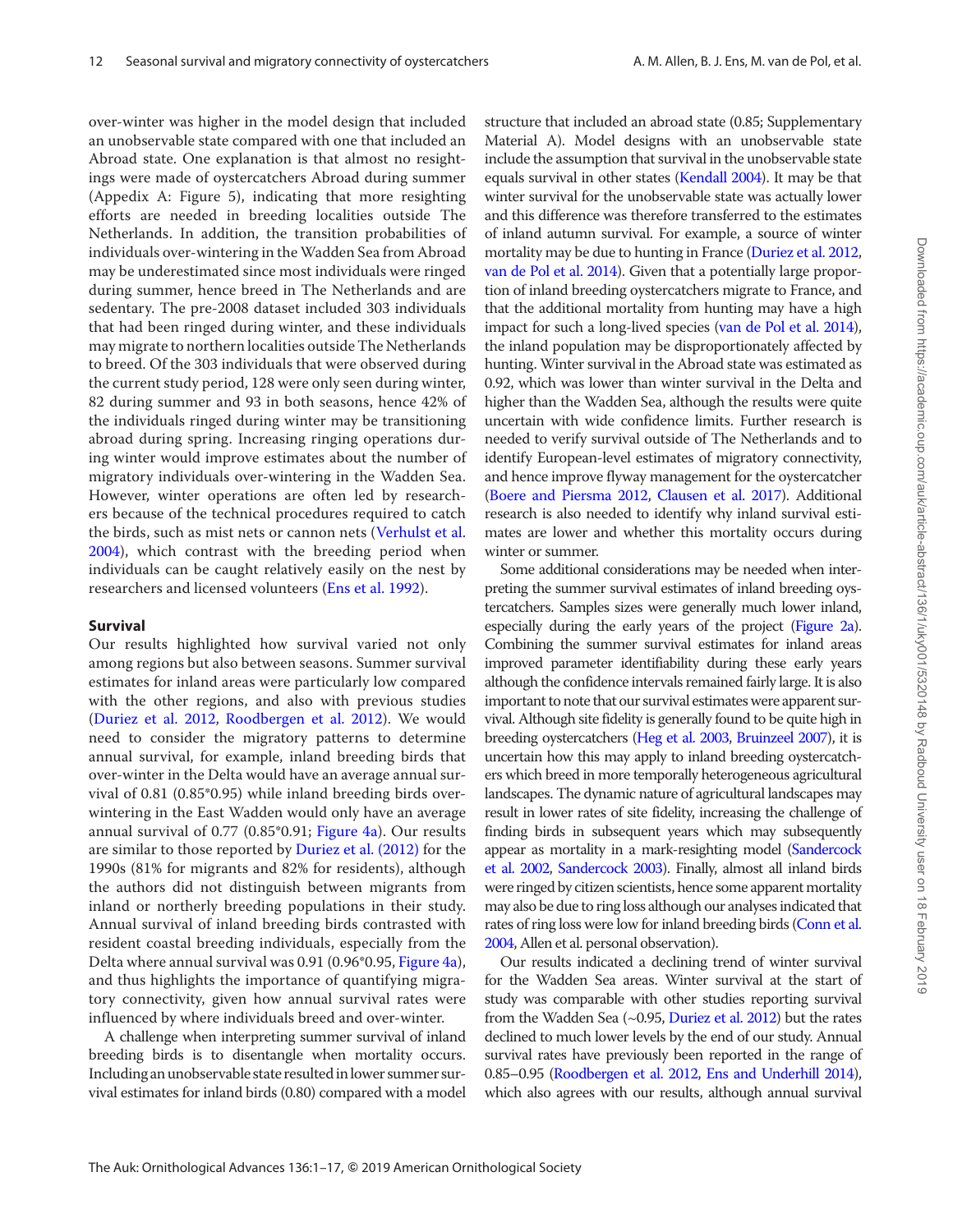rates may have fallen below 0.85 by the end of our study (summer \* winter; [Figure 4\)](#page-9-0). The declining survival rates may have important implications for the global population of Eurasian Oystercatchers given its importance as an over-wintering area [\(van de Pol et al. 2014\)](#page-14-13). A number of studies have highlighted how mechanical shellfisheries had serious consequences for the survival of shorebirds wintering in the Wadden Sea ([Verhulst et al. 2004,](#page-14-16) [Duriez et al. 2009](#page-13-13), [Kraan et al.](#page-13-22) [2009\)](#page-13-22). Although mechanical shellfisheries have been severely restricted [\(van de Pol et al. 2014](#page-14-13)), the shellfish stocks may need time to recover, and hence the positive effects for shorebirds may be delayed. Shellfish recovery may also be hampered by a number of factors such as an increase in non-mechanical shellfisheries [\(Nehls et al. 2009](#page-13-29)), competition with the invasive Pacific oyster (*Crassostrea gigas*; [Waser et al. 2016](#page-14-28)) and reports of poor recruitment success of cockles and other bivalves due to climate change and predation [\(Beukema and Dekker 2005](#page-12-3)). Furthermore, [Dokter et al. \(2017\)](#page-13-21) described how razor clams (*Ensis directus*), a food source for oystercatchers, became fully depleted during the course of winter in the Balgzand area of the Wadden Sea [\(Ens et al. 2015\)](#page-13-30).

The challenges associated with the principal prey items of oystercatchers point towards a worrying food landscape in the Wadden Sea, which appears to be supported by our estimates of declining winter survival. It should also be noted that some of the declining survival estimates may be due to ring wear, which appeared to be higher in the Wadden Sea due to the longer period of ringing operations (Allen et al. personal observation). Ring wear may explain up to 1% of perceived mortality; however, prior analyses indicate that it is likely to be less than this (Allen et al. personal observation). Similarly, we estimated that the average annual rate of ring loss was 2.5%; however, more than half of individuals with a missing color-ring were recognizable, meaning that the impact of ring loss on survival estimates in this study will likely be lower, and may instead have only a slight impact on both survival and resighting probability (Allen et al. personal observation).

## **Conclusions**

Oystercatchers in The Netherlands are partially migratory in The Netherlands with seasonally and spatially variable demographic rates. Inland breeding populations were migratory, wintered in multiple coastal locations, and had the lowest apparent survival rates. In contrast, birds breeding in coastal areas were generally sedentary and had higher survival probabilities in summer compared with winter. Winter survival probability for all individuals in the Wadden Sea declined during our study. These findings highlight how an understanding of migratory connectivity can inform conservation of Dutch oystercatcher populations. Our findings are also important for generating hypotheses for future research about the contributions that spatio-temporally varying threats make towards the

oystercatcher decline, such as the causes for low survival of inland breeding oystercatchers. A deeper understanding of the causes will be vital for developing conservation actions at the appropriate temporal and spatial scale ([Marra et al.](#page-13-31)  [2011,](#page-13-31) [Hostetler et al. 2015\)](#page-13-32).

# **SUPPLEMENTARY MATERIAL**

Supplementary material is available at *The Auk: Ornithological Advances* online.

# **ACKNOWLEDGMENTS**

We would like to thank all volunteers and researchers, as listed in Supplementary Material C, who assisted with ringing and observing oystercatchers in the field. We would also like to thank Brett Sandercock and Dave Koons whose comments helped improve the manuscript.

**Funding statement:** This research is supported by the Applied and Engineering Sciences domain, TTW, which is part of The Netherlands Organisation for Scientific Research (NWO), NWO-TTW grant 14638. The research was also cofunded by NAM, the Royal Netherlands Air Force, Birdlife Netherlands and Deltares.

**Ethics statement:** The handling of Eurasian Oystercatchers was approved under the Law for Animal Testing (WOD; Wet op de dierproven) by The Netherlands Food and Consumer Product Safety Authority, which is part of the Ministry of Agriculture, Nature and Food Quality. Furthermore, all ringers (including citizen scientists) had to have a ringer's license, which is only provided after appropriate training.

**Author contributions:** A.M.A., B.J.E., M.P. and E.J. conceived the idea, design and experiment (supervised research, formulated questions or hypotheses). A.M.A., B.J.E., M.P., H.J. and K.O. performed the experiments (collected data, conducted the research). A.M.A., B.J.E., M.P., H.J., M.F., K.O. and E.J. wrote the paper. A.M.A., B.J.E., M.P., H.J., M.F. and E.J. developed or designed the methods. A.M.A. analyzed the data. B.J.E, M.P., H.J., K.O. and E.J. contributed substantial materials, resources or funding.

## **LITERATURE CITED**

- <span id="page-12-0"></span>Allen, A. M., and N. J. Singh (2016). Linking movement ecology with wildlife management and conservation. Frontiers in Ecology and Evolution 3: doi: 10.3389/fevo.2015.00155.
- <span id="page-12-1"></span>Bearhop, S., R. M. Ward, and P. R. Evans (2003). Long-term survival rates in colour-ringed shorebirds – Practical considerations in the application of mark–recapture models. Bird Study 50:271–279.
- <span id="page-12-3"></span>Beukema, J. J., and R. Dekker (2005). Decline of recruitment success in cockles and other bivalves in the Wadden Sea: Possible role of climate change, predation on postlarvae and fisheries. Marine Ecology Progress Series 287:149–167.
- <span id="page-12-2"></span>Boere, G. C., and T. Piersma (2012). Flyway protection and the predicament of our migrant birds: A critical look at international conservation policies and the Dutch Wadden Sea. Ocean and Coastal Management 68:157–168.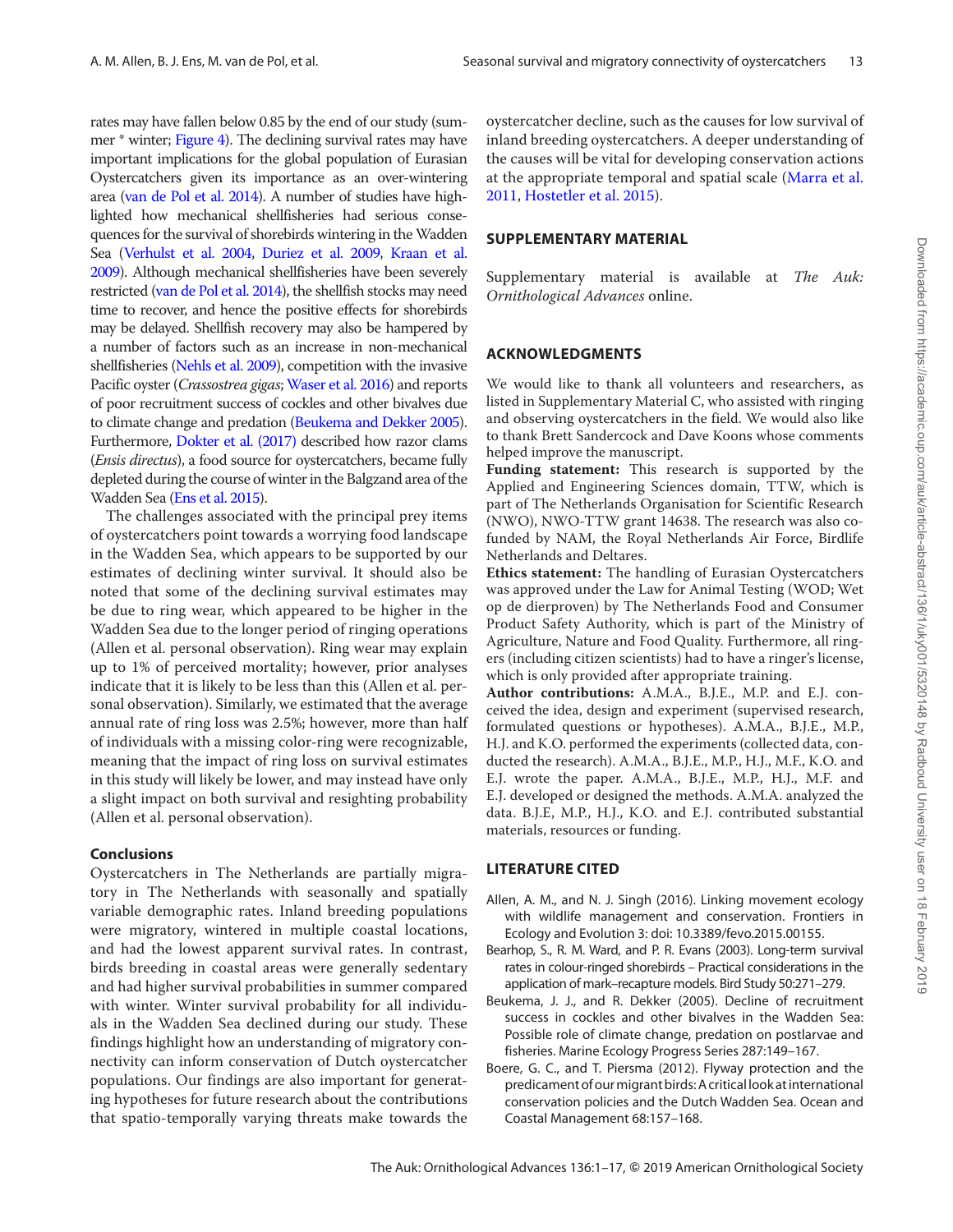- <span id="page-13-27"></span>Bruinzeel, L. W. (2007). Intermittent breeding as a cost of site fidelity. Behavioral Ecology and Sociobiology 61:551–556.
- <span id="page-13-20"></span>Burnham, K. P., and D. R. Anderson (2002). Model Selection and Multiple Inference: A Practical Information–Theoretic Approach. Springer-Verlag, New York, NY, USA.
- <span id="page-13-25"></span>Clausen, K. K., T. K. Christensen, O. M. Gundersen, and J. Madsen (2017). Impact of hunting along the migration corridor of Pink-footed Geese *Anser brachyrhynchus* – Implications for sustainable harvest management. Journal of Applied Ecology 54:1563–1570.
- <span id="page-13-28"></span>Conn, P. B., W. L. Kendall, and M. D. Samuel (2004). A general model for the analysis of mark–resight, mark–recapture, and band-recovery data under tag loss. Biometrics 60:900–909.
- <span id="page-13-19"></span>Cooch, E., and G. White (2018). Program MARK: A Gentle Introduction, 18th edition. [http://www.phidot.org/software/](http://www.phidot.org/software/mark/docs/book/) [mark/docs/book/](http://www.phidot.org/software/mark/docs/book/).
- <span id="page-13-14"></span>Cramp, S. (1983). Birds of the Western Palearctic: 3. Waders to gulls. Oxford University Press, Oxford, UK.
- <span id="page-13-6"></span>Dickinson, J. L., J. Shirk, D. Bonter, R. Bonney, R. L. Crain, J. Martin, T. Phillips, and K. Purcell (2012). The current state of citizen science as a tool for ecological research and public engagement. Frontiers in Ecology and the Environment 10:291–297.
- <span id="page-13-21"></span>Dokter, A. M., E. E. van Loon, C. Rappoldt, K. Oosterbeek, M. J. Baptist, W. Bouten, and B. J. Ens (2017). Balancing food and density-dependence in the spatial distribution of an interference-prone forager. Oikos 126:1184–1196.
- <span id="page-13-11"></span>Durell, S. E. A. l. V. d. (2007). Differential survival in adult Eurasian Oystercatchers *Haematopus ostralegus*. Journal of Avian Biology 38:530–535.
- <span id="page-13-12"></span>Duriez, O., B. J. Ens, R. Choquet, R. Pradel, and M. Klaassen (2012). Comparing the seasonal survival of resident and migratory oystercatchers: Carry-over effects of habitat quality and weather conditions. Oikos 121:862–873.
- <span id="page-13-13"></span>Duriez, O., S. A. Sæther, B. J. Ens, R. Choquet, R. Pradel, R. H. D. Lambeck, and M. Klaassen (2009). Estimating survival and movements using both live and dead recoveries: A case study of oystercatchers confronted with habitat change. Journal of Applied Ecology 46:144–153.
- <span id="page-13-10"></span>Ens, B. J., B. Aarts, C. Hallmann, K. Oosterbeek, H. Sierdsema, R. Slaterus, G. Troost, C. van Turnhout, P. Wiersma, and E. van Windeln (2011). Scholeksters in de knel: Onderzoek naar de oorzaken van de dramatische achteruitgang van de Scholekster in Nederland. Sovon-rapport 2011- 13. Sovon Vogelonderzoek Nederland, Nijmegen, The Netherlands.
- <span id="page-13-30"></span>Ens, B. J., A. Dokter, K. Rappoldt, and K. Oosterbeek (2015). Wat bepaalt de draagkracht van de Waddenzee voor wadvogels: Onderzoek naar het verspreidingsgedrag van Scholeksters. Sovon-rapport 2015-02. Sovon Vogelonderzoek Nederland, Nijmegen, The Netherlands.
- <span id="page-13-24"></span>Ens, B. J., M. Kersten, A. Brenninkmeijer, and J. B. Hulscher (1992). Territory quality, parental effort and reproductive success of oystercatchers (*Haematopus ostralegus*). Journal of Animal Ecology 61:703–715.
- <span id="page-13-23"></span>Ens, B. J., M. Van de Pol, C. Hallmann, K. Oosterbeek, and K. Rappoldt (2014). Can we predict population changes in the Eurasian Oystercatcher *Haematopus ostralegus* ? BOU Proceedings-Avian Demography in a Changing World 1–5.
- <span id="page-13-9"></span>Ens, B. J., and L. G. Underhill (2014). Synthesis of oystercatcher conservation assessments: General lessons and recommendations. International Wader Studies 20:5–22.
- <span id="page-13-2"></span>Flockhart, D. T. T., J. B. Pichancourt, D. R. Norris, and T. G. Martin (2015). Unravelling the annual cycle in a migratory animal: Breeding-season habitat loss drives population declines of monarch butterflies. Journal of Animal Ecology 84:155–165.
- <span id="page-13-4"></span>Hallworth, M. T., and P. P. Marra (2015). Miniaturized GPS tags identify non-breeding territories of a small breeding migratory songbird. Scientific Reports 5:11069.
- <span id="page-13-26"></span>Heg, D., L. W. Bruinzeel, and B. J. Ens (2003). Fitness consequences of divorce in the oystercatcher, *Haematopus ostralegus*. Animal Behaviour 66:175–184.
- <span id="page-13-17"></span>Henle, K., and B. Gruber (2017). Performance of multistate mark– recapture models for temporary emigration in the presence of survival costs. Methods in Ecology and Evolution 38:42–49.
- <span id="page-13-32"></span>Hostetler, J. A., T. S. Sillett, and P. P. Marra (2015). Full-annual-cycle population models for migratory birds. The Auk 132:433–449.
- <span id="page-13-8"></span>Hulscher, J. B., K. Exo, and N. Clark (1996). Why do Oystercatchers migrate? In The Oystercatcher: From Individuals to Populations (J. D. Goss-Custard, Editor). Oxford University Press, Oxford, UK.
- <span id="page-13-0"></span>Iwamura, T., R. A. Fuller, and H. P. Possingham (2014). Optimal management of a multispecies shorebird flyway under sealevel rise. Conservation Biology 28:1710–1720.
- <span id="page-13-16"></span>Kendall, W. (2004). Coping with unobservable and mis – classified states in capture – recapture studies. Animal Biodiversity and Conservation 27:97–107.
- <span id="page-13-15"></span>Kendall, W. L., and J. D. Nichols (2002). Estimating state-transition probabilities for unobservable states using capture – recapture / resighting data. Ecology 83:3276–3284.
- <span id="page-13-22"></span>Kraan, C., J. A. Van Gils, B. Spaans, A. Dekinga, A. I. Bijleveld, M. Van Roomen, R. Kleefstra, and T. Piersma (2009). Landscapescale experiment demonstrates that Wadden Sea intertidal flats are used to capacity by molluscivore migrant shorebirds. Journal of Animal Ecology 78:1259–1268.
- <span id="page-13-18"></span>Laake, J. L. (2013). RMark: an R interface for analysis of capture – recapture data with MARK. Seattle, USA: AFSC Processed Report 2013-01.
- <span id="page-13-3"></span>Laughlin, A. J., C. M. Taylor, D. W. Bradley, D. LeClair, R. G. Clark, R. D. Dawson, P. O. Dunn, A. Horn, M. Leonard, D. R. Sheldon, et al. (2013). Integrating information from geolocators, weather radar, and citizen science to uncover a key stopover area of an aerial insectivore. The Auk 130:230–239.
- <span id="page-13-7"></span>Madsen, J., M. O. R. T. E. N. Frederiksen, and B. Ganter (2002). Trends in annual and seasonal survival of Pink-footed Geese *Anser brachyrhynchus*. Ibis 218–226.
- <span id="page-13-31"></span>Marra, P. P., D. Hunter, and A. M. Perrault (2011). Migratory connectivity and the conservation of migratory animals. Environmental Law 41:317–354.
- <span id="page-13-1"></span>Martin, T., I. Chadès, P. Arcese, P. P. Marra, H. P. Possingham, and D. R. Norris (2007). Optimal conservation of migratory species. PLoS One 2:e751.
- <span id="page-13-5"></span>Meissner, W., and S. Bzoma (2011). Colour rings with individual numbers increase the number of ringing recoveries of small waders. Wader Study Group Bulletin 2:114–117.
- <span id="page-13-29"></span>Nehls,G., S.Witte, N.Dankers, J.deVlas, F.Quirijns, and P. Kristensen (2009). Fishery. Thematic report No. 3.3. In Quality status report 2009. Wadden sea ecosystem No. 25. (H. Marcencic and J. Vlas, Editors). Common Wadden Sea Secretariat, Trilateral Monitoring and Assessment Group, Wilhelmshaven, Germany.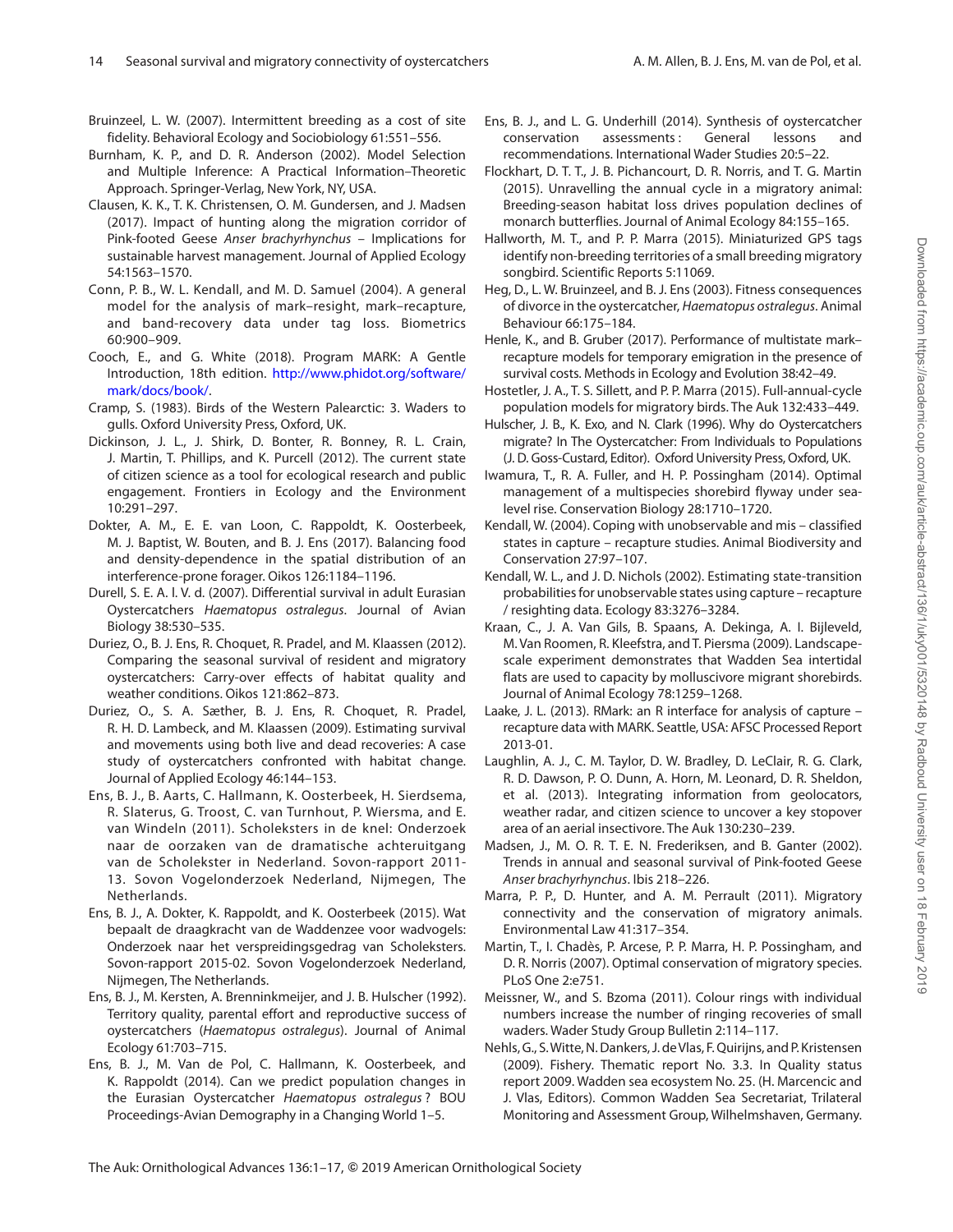- <span id="page-14-10"></span>Norris, D. R., P. P. Marra, T. K. Kyser, T. W. Sherry, and L. M. Ratcliffe (2004). Tropical winter habitat limits reproductive success on the temperate breeding grounds in a migratory bird. Proceedings of the Royal Society B: Biological Sciences 271:59–64.
- <span id="page-14-20"></span>O'Brien, S., B. Robert, and H. Tiandry (2005). Consequences of violating the recapture duration assumption of markrecapture models: A test using simulated and empirical data from an endangered tortoise population. Journal of Applied Ecology 42:1096–1104.
- <span id="page-14-17"></span>Oosterbeek, K. H., M. van de Pol, M. L. de Jong, C. J. Smit, and B. J. Ens (2006). Scholekster populatie studies: Bijdrage aan de zoektocht naar de oorzaken van de sterke achteruitgang van de Scholekster in het Waddengebied. Alterra, Wageningen: Sovon-onderzoeksrapport 2006-5.
- <span id="page-14-8"></span>Pigniczki, C., J. Kralj, S.Volponi, A. Žuljević, M.-A. Dakhli, T. Mikuska, H.Azafzaf, and Z.Végvári (2016). Migration routes and stopover sites of the Eurasian Spoonbill (*Platalea leucorodia*) between the Carpathian Basin and wintering areas. Ornis Hungarica 24:128–149.
- <span id="page-14-13"></span>van de Pol, M., P. W. Atkinson, J. Blew, O. Crowe, S. Delany, O. Duriez, B. J. Ens, B. Hälterlein, H. Hötker, K. Laursen, K. Oosterbeek, et al. (2014). A global assessment of the conservation status of the nominate subspecies of Eurasian Oystercatcher *Haematopus ostralegus ostralegus*. International Wader Studies 20:47–61.
- <span id="page-14-18"></span>van de Pol, M., L. W. Bruinzeel, D. Heg, H. P. van der Jeugd, and S. Verhulst (2006). A silver spoon for a golden future: Long-term effects of natal origin on fitness prospects of oystercatchers (*Haematopus ostralegus*). Journal of Animal Ecology 75:616–626.
- <span id="page-14-15"></span>van de Pol, M., K.Oosterbeek, A. L. Rutten, B.J. Ens, J. M. Tinbergen, and S.Verhulst (2009). Biometric sex discrimination is unreliable when sexual dimorphism varies within and between years: An example in Eurasian Oystercatchers *Haematopus ostralegus*. Ibis 151:171–180.
- <span id="page-14-23"></span>R Core Team (2017). R: A language and environment for statistical computing. R Foundation for Statistical Computing, Vienna, Austria. [https://www.R-project.org/](https://www.R-project.org/﻿)
- <span id="page-14-24"></span>Robinson, W. D., M. S. Bowlin, I. Bisson, J. Shamoun-Baranes, K. Thorup, R. H. Diehl, T. H. Kunz, S. Mabey, and D. W. Winkler (2010). Integrating concepts and technologies to advance the study of bird migration. Frontiers in Ecology and the Environment 8:354–361.
- <span id="page-14-5"></span>Rock, P. (1999). The efficacy of the colour-ringing system used for Herring Gulls *Larus argentatus* and Lesser Black-backed Gulls *Larus fuscus* in Bristol 1980–1997. Ringing and Migration 19:306–310.
- <span id="page-14-3"></span>Rockwell, S. M., J. M. Wunderle, T. S. Sillett, C. I. Bocetti, D. N. Ewert, D. Currie, J. D. White, and P. P. Marra (2017). Seasonal survival estimation for a long-distance migratory bird and the influence of winter precipitation. Oecologia 183:715–726.
- <span id="page-14-12"></span>Roodbergen, M., B. van der Werf, and H. Hötker (2012). Revealing the contributions of reproduction and survival to the Europewide decline in meadow birds: Review and meta-analysis. Journal of Ornithology 153:53–74.
- <span id="page-14-25"></span>van Roomen, M., K. Laursen, C. van Turnhout, E. van Winden, J. Blew, K. Eskildsen, K. Günther, B. Hälterlein, R. Kleefstra, P. Potel, et al. (2012). Signals from the Wadden sea: Population

declines dominate among waterbirds depending on intertidal mudflats. Ocean and Coastal Management 68:79–88.

- <span id="page-14-4"></span>Rushing, C. S., J. A. Hostetler, T. S. Sillett, P. P. Marra, J. A. Rotenberg, and T. B. Ryder (2017). Spatial and temporal drivers of avian population dynamics across the annual cycle. Ecology 98:2837–2850.
- <span id="page-14-19"></span>Rutten, A. L., K. Oosterbeek, S. Verhulst, N. J. Dingemanse, and B. J. Ens (2010). Experimental evidence for interference competition in oystercatchers, *Haematopus ostralegus*. II. Freeliving birds. Behavioral Ecology 21:1261–1270.
- <span id="page-14-6"></span>Salewski, V., M. Thoma, and M. Schaub (2007). Stopover of migrating birds: Simultaneous analysis of different marking methods enhances the power of capture – recapture analyses. Journal of Ornithology 148:29–37.
- <span id="page-14-27"></span>Sandercock, B. (2003). Estimation of survival rates for wader populations: A review of mark – recapture methods. Bulletin-Wader Study Group 100:163–174.
- <span id="page-14-26"></span>Sandercock, B. K., A. Jaramillo, and F. Moore (2002). Annual survival rates of wintering sparrows: Assessing demographic consequences of migration. The Auk 119:149–165.
- <span id="page-14-21"></span>Schaub, M., O. Gimenez, B. R. Schmidt, and R. Pradel (2004). Estimating survival and temporary emigration in the multistate capture – recapture framework. Ecology 85:2107–2113.
- <span id="page-14-11"></span>Sedinger, J. S., and R. T. Alisauskas (2014). Cross-seasonal effects and the dynamics of waterfowl populations. Wildfowl 277–304.
- <span id="page-14-2"></span>Sillett, T. S., and R. T. Holmes (2002). Variation in survivorship of a migratory songbird throughout its annual cycle. Journal of Animal Ecology 71:296–308.
- <span id="page-14-1"></span>Stanley, C. Q., E. A. Mckinnon, K. C. Fraser, M. P. Macpherson, G. Casbourn, L. Friesen, P. P. Marra, C. Studds, T. B. Ryder, N. E. Diggs, and B. J. M. Stutchbury (2015). Connectivity of wood thrush breeding, wintering, and migration sites based on range-wide tracking. Conservation Biology 29:164–174.
- <span id="page-14-7"></span>Tulloch, A. I. T., H. P. Possingham, L. N. Joseph, J. Szabo, and T. G. Martin (2013). Realising the full potential of citizen science monitoring programs. Biological Conservation 165:128–138.
- <span id="page-14-16"></span>Verhulst, S., K. Oosterbeek, A. L. Rutten, and B. J. Ens (2004). Shellfish fishery severely reduces condition and survival of oystercatchers despite creation of large marine protected areas. Ecology and Society 9:art17.
- <span id="page-14-28"></span>Waser, A. M., S. Deuzeman, A. K. W. Kangeri, E. van Winden, J. Postma, P. de Boer, J. van der Meer, and B. J. Ens (2016). Impact on bird fauna of a non-native oyster expanding into blue mussel beds in the Dutch Wadden Sea. Biological Conservation 202:39–49.
- <span id="page-14-0"></span>Webster, M. S., P. P. Marra, S. M. Haig, S. Bensch, and R. T. Holmes (2002). Links between worlds: Unraveling migratory connectivity. Trends in Ecology & Evolution 17:76–83.
- <span id="page-14-22"></span>White, G. C., and K. P. Burnham (1999). Program MARK: Survival estimation from populations of marked animals. Bird Study 46(Supplement):S120–S139.
- <span id="page-14-9"></span>Wood, K. A., R. J. M. Nuijten, J. L. Newth, T. Haitjema, D. Vangeluwe, P. Ioannidis, A. L.Harrison, C. Mackenzie, G. M.Hilton, B.A.Nolet, and E. C. Rees (2017). Apparent survival of an Arctic-breeding migratory bird over 44 years of fluctuating population size. Ibis 1–18. doi: 10.1111/ibi.12521
- <span id="page-14-14"></span>Zwarts, L., J. B. Hulscher, K. Koopman, and P. M. Zegers (1996). Discriminating the sex of Oystercatchers *Haematopus ostralegus*. Ardea 84A:1–12.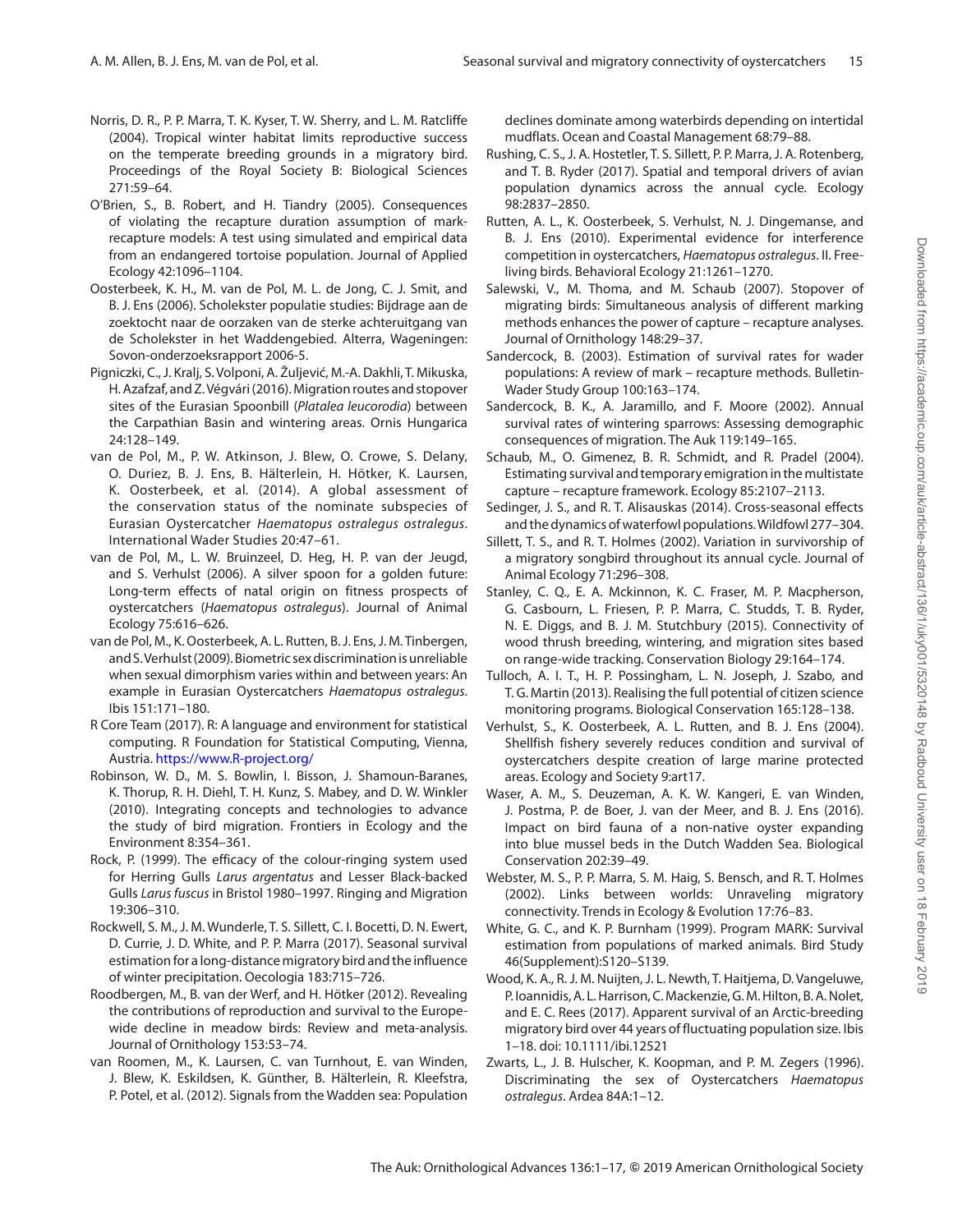<span id="page-15-0"></span>**APPENDIX TABLE 3.** Total number of individuals included in the study according to where an individual was ringed (or first seen). Ringed post-2008 were ringed during the current study period, pre-2008 (a) were ringed prior to 2008 but were seen during summer 2008, pre-2008 (b) were ringed prior to 2008 but were only seen after summer 2008. Although these individuals were known to be alive, they only entered the **"**marked**"** population of this study when they were first seen during this study period.

|                  | Total | Delta | Inland South | Inland North | East Wadden | West Wadden |
|------------------|-------|-------|--------------|--------------|-------------|-------------|
| Ringed post-2008 | 3030  | 1064  | 283          | 993          | 623         | 67          |
| Pre-2008 (a)     | 492   |       |              | 23           | 391         | 78          |
| Pre-2008 (b)     | 1106  | 29    |              | 23           | 753         | 301         |

<span id="page-15-1"></span>**APPENDIX FIGURE 5.** Resightings outside of The Netherlands for Eurasian Oystercatchers included in the current study. Resightings are color-coded according to the season they were observed: Spring = February, March; Summer = April, May, June; Autumn = July, August; Winter = September, October, November, December, January. Note that seasons are based on oystercatcher movements rather than weather-determined seasons. The geographical area (state) where the individual was ringed is denoted by the shape of the symbols. The top-left inset displays individuals resighted in northern Europe while the bottom-left inset displays individuals resighted in southwestern Europe.